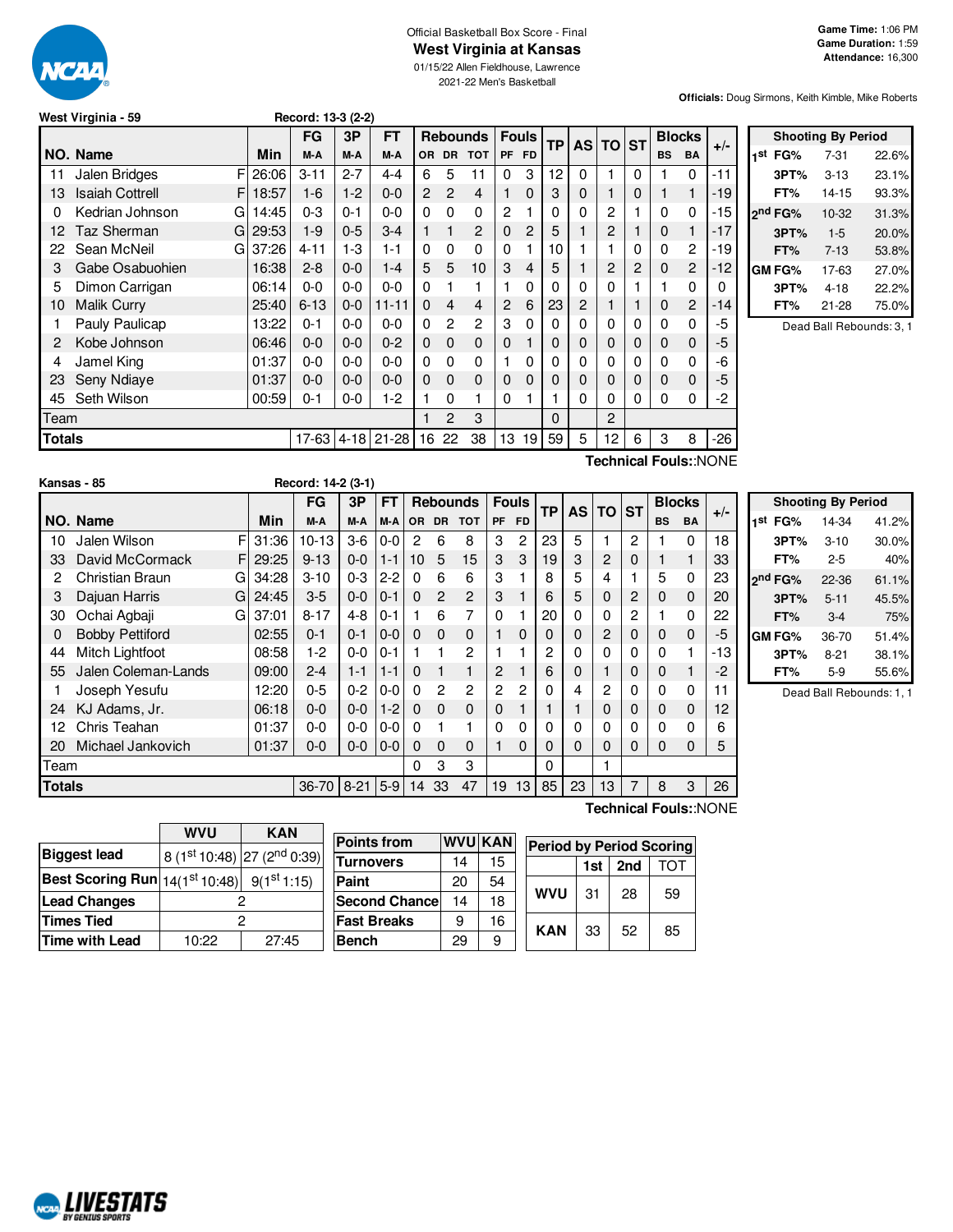

# **West Virginia at Kansas**

01/15/22 Allen Fieldhouse, Lawrence 2021-22 Men's Basketball

**Officials:** Doug Sirmons, Keith Kimble, Mike Roberts

# **Period 1**

| <b>Quarter Starters:</b> |                                                                                |              |              |                |                                              |                                                         |
|--------------------------|--------------------------------------------------------------------------------|--------------|--------------|----------------|----------------------------------------------|---------------------------------------------------------|
| <b>KAN</b>               | 2 Braun C                                                                      | 3 Harris D   | 10 Wilson J  |                | 30 Agbaji O                                  | 33 McCormack D                                          |
| WVU                      | 0 Johnson K                                                                    | 11 Bridges J | 12 Sherman T |                | 13 Cottrell I                                | 22 McNeil S                                             |
| <b>Game Time</b>         | <b>KAN</b>                                                                     |              | <b>Score</b> | <b>Diff</b>    |                                              | <b>WVU</b>                                              |
| 20:00                    | 33 MCCORMACK D jumpball lost                                                   |              |              |                | 13 COTTRELL I jumpball won                   |                                                         |
| 19:45                    |                                                                                |              |              |                | 11 BRIDGES J 3pt FG, jump shot missed        |                                                         |
| 19:42                    | 3 HARRIS D defensive rebound (1)                                               |              |              |                |                                              |                                                         |
| 19:31                    | 33 MCCORMACK D 2pt FG in the paint, layup made (2)                             |              | $2 - 0$      | $\mathbf{2}$   |                                              |                                                         |
| 19:31                    | 10 WILSON J assist (1)                                                         |              |              |                |                                              |                                                         |
| 19:06                    |                                                                                |              |              |                |                                              | 12 SHERMAN T 2pt FG in the paint, layup missed          |
| 19:03                    |                                                                                |              |              |                | 11 BRIDGES J offensive rebound (1)           |                                                         |
| 18:48                    | 33 MCCORMACK D foul shooting (1 - 1)                                           |              |              |                | 11 BRIDGES J foul drawn (1)                  |                                                         |
| 18:48                    |                                                                                |              | $2 - 1$      | $\mathbf{1}$   | 11 BRIDGES J free throw 1 - 2 made (1)       |                                                         |
| 18:48                    |                                                                                |              | $2 - 2$      | 0              | 11 BRIDGES J free throw 2 - 2 made (2)       |                                                         |
| 18:35                    | 2 BRAUN C 2pt FG in the paint, layup missed                                    |              |              |                |                                              |                                                         |
| 18:32                    |                                                                                |              |              |                | 11 BRIDGES J defensive rebound (2)           |                                                         |
| 18:27                    |                                                                                |              |              |                | 0 JOHNSON K 3pt FG, jump shot missed         |                                                         |
| 18:22                    |                                                                                |              |              |                | 13 COTTRELL I offensive rebound (1)          |                                                         |
| 18:21                    | 2 BRAUN C steal (1)                                                            |              |              |                | 11 BRIDGES J turnover bad pass (1)           |                                                         |
| 18:00                    | 3 HARRIS D 2pt FG from turnover in the paint, floating jump shot<br>missed     |              |              |                |                                              |                                                         |
| 17:57                    | 33 MCCORMACK D offensive rebound (1)                                           |              |              |                |                                              |                                                         |
| 17:54                    | 10 WILSON J 2pt FG from turnover second chance in the paint,<br>layup made (2) |              | $4 - 2$      | $\mathbf{2}$   |                                              |                                                         |
| 17:54                    | 33 MCCORMACK D assist (1)                                                      |              |              |                |                                              |                                                         |
| 17:42                    | 3 HARRIS D foul personal (1 - 2)                                               |              |              |                | 0 JOHNSON K foul drawn (1)                   |                                                         |
| 17:39                    |                                                                                |              |              |                | 0 JOHNSON K turnover dribbling violation (1) |                                                         |
| 17:39                    |                                                                                |              |              |                | 11 BRIDGES J substitution out                |                                                         |
| 17:39                    |                                                                                |              |              |                | 3 OSABUOHIEN G substitution in               |                                                         |
| 17:22                    | 3 HARRIS D 2pt FG from turnover in the paint, layup missed                     |              |              |                |                                              |                                                         |
| 17:20                    |                                                                                |              |              |                | 13 COTTRELL I defensive rebound (2)          |                                                         |
| 17:07                    |                                                                                |              |              |                |                                              | 3 OSABUOHIEN G 2pt FG in the paint, jump shot blocked   |
| 17:07                    | 2 BRAUN C block (1)                                                            |              |              |                |                                              |                                                         |
| 17:03                    | 10 WILSON J defensive rebound (1)                                              |              |              |                |                                              |                                                         |
| 17:01                    | 3 HARRIS D 2pt FG fast break in the paint, layup made (2)                      |              | $6-2$        | 4              |                                              |                                                         |
| 17:01                    | 10 WILSON J assist (2)                                                         |              |              |                |                                              |                                                         |
| 16:51                    |                                                                                |              | $6-5$        | $\blacksquare$ | 13 COTTRELL I 3pt FG, jump shot made (3)     |                                                         |
| 16:51                    |                                                                                |              |              |                | 12 SHERMAN T assist (1)                      |                                                         |
| 16:32                    | 33 MCCORMACK D 2pt FG in the paint, hook shot made (4)                         |              | $8-5$        | $\mathbf{3}$   |                                              |                                                         |
| 16:04                    |                                                                                |              |              |                |                                              | 13 COTTRELL I 2pt FG in the paint, layup blocked        |
| 16:04                    | 33 MCCORMACK D block (1)                                                       |              |              |                |                                              |                                                         |
| 15:59                    |                                                                                |              |              |                | 3 OSABUOHIEN G offensive rebound (1)         |                                                         |
| 15:58                    |                                                                                |              |              |                | missed                                       | 3 OSABUOHIEN G 2pt FG second chance in the paint, layup |
| 15:56                    | 3 HARRIS D defensive rebound (2)                                               |              |              |                |                                              |                                                         |
| 15:51                    | 30 AGBAJI O 2pt FG outside the paint, jump shot missed                         |              |              |                |                                              |                                                         |
| 15:49                    |                                                                                |              |              |                | 12 SHERMAN T defensive rebound (1)           |                                                         |
| 15:43                    |                                                                                |              |              |                | 12 SHERMAN T 3pt FG, jump shot missed        |                                                         |
|                          |                                                                                |              |              |                |                                              |                                                         |

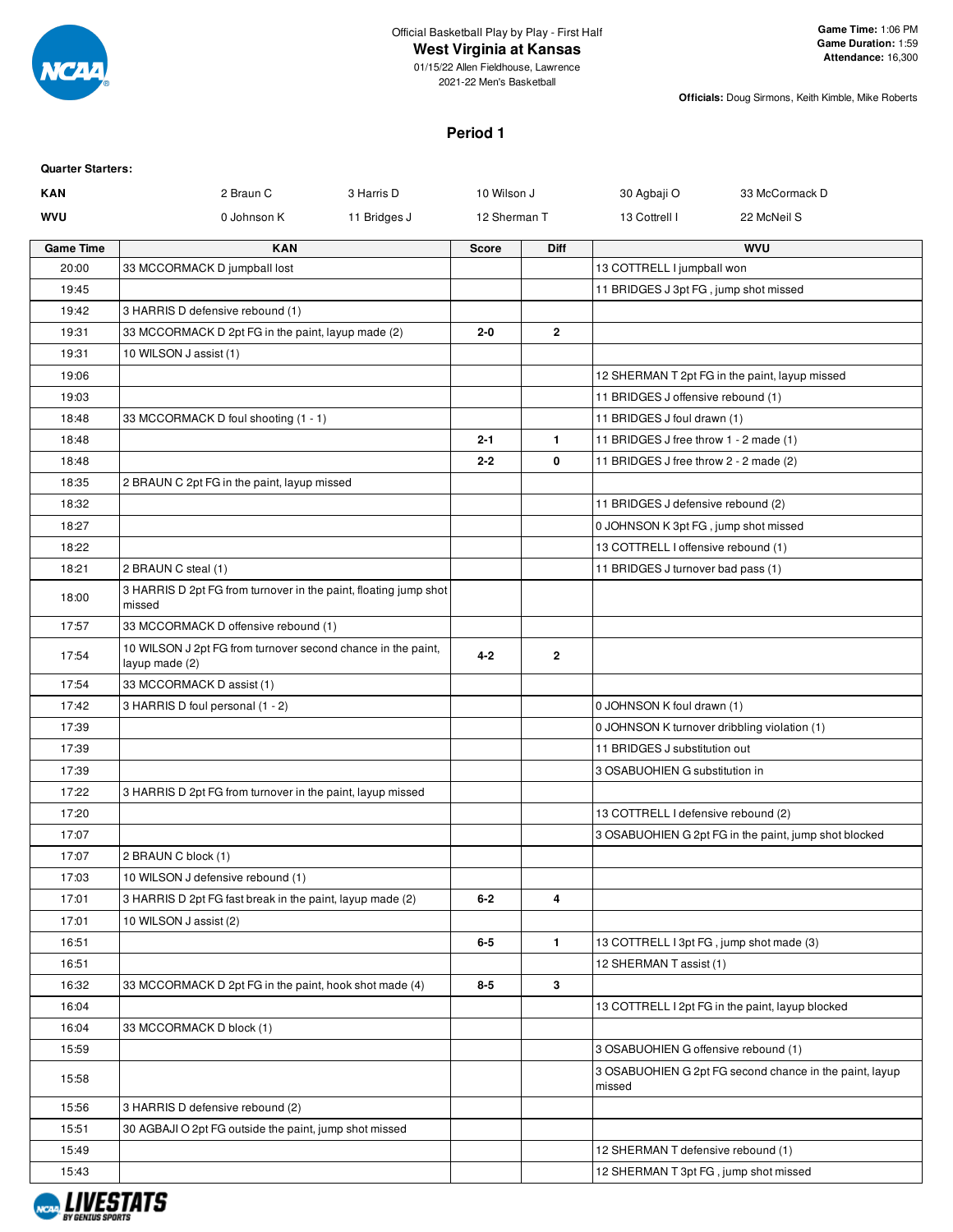

# Official Basketball Play by Play - First Half

**Officials:** Doug Sirmons, Keith Kimble, Mike Roberts

| <b>Game Time</b> | <b>KAN</b>                                                | <b>Score</b>  | Diff         | <b>WVU</b>                                                    |
|------------------|-----------------------------------------------------------|---------------|--------------|---------------------------------------------------------------|
| 15:40            | 30 AGBAJI O defensive rebound (1)                         |               |              |                                                               |
| 15:28            | 10 WILSON J 3pt FG, jump shot made (5)                    | $11-5$        | 6            |                                                               |
| 15:28            | 2 BRAUN C assist (1)                                      |               |              |                                                               |
| 14:49            |                                                           |               |              | 12 SHERMAN T 3pt FG, jump shot blocked                        |
| 14:49            | 2 BRAUN C block (2)                                       |               |              |                                                               |
| 14:47            |                                                           |               |              | 12 SHERMAN T offensive rebound (2)                            |
|                  |                                                           |               |              | 12 SHERMAN T 2pt FG second chance outside the paint, jump     |
| 14:46            |                                                           |               |              | shot missed                                                   |
| 14:43            |                                                           |               |              | 3 OSABUOHIEN G offensive rebound (2)                          |
| 14:42            |                                                           | $11 - 8$      | 3            | 22 MCNEIL S 3pt FG second chance, jump shot made (3)          |
| 14:18            | 33 MCCORMACK D foul drawn (1)                             |               |              | 3 OSABUOHIEN G foul personal (1 - 1)                          |
| 14:18            |                                                           | Timeout media |              |                                                               |
| 14:18            | 3 HARRIS D substitution out                               |               |              |                                                               |
| 14:18            | 33 MCCORMACK D substitution out                           |               |              |                                                               |
| 14:18            | 0 PETTIFORD B substitution in                             |               |              |                                                               |
| 14:18            | 44 LIGHTFOOT M substitution in                            |               |              |                                                               |
| 14:18            |                                                           |               |              | 0 JOHNSON K substitution out                                  |
| 14:18            |                                                           |               |              | 3 OSABUOHIEN G substitution out                               |
| 14:18            |                                                           |               |              | 13 COTTRELL I substitution out                                |
| 14:18            |                                                           |               |              | 5 CARRIGAN D substitution in                                  |
| 14:18            |                                                           |               |              | 10 CURRY M substitution in                                    |
| 14:18            |                                                           |               |              | 11 BRIDGES J substitution in                                  |
| 14:09            | 30 AGBAJI O 3pt FG, jump shot made (3)                    | $14-8$        | 6            |                                                               |
| 13:37            |                                                           | 14-11         | 3            | 11 BRIDGES J 3pt FG, jump shot made (5)                       |
| 13:37            |                                                           |               |              | 10 CURRY M assist (1)                                         |
| 13:26            | 0 PETTIFORD B turnover out of bounds (1)                  |               |              |                                                               |
| 13:16            | 0 PETTIFORD B foul shooting (1 - 3)                       |               |              | 10 CURRY M foul drawn (1)                                     |
| 13:16            |                                                           | $14 - 12$     | $\mathbf{2}$ | 10 CURRY M free throw 1 - 2 made (1)                          |
| 13:16            |                                                           | $14 - 13$     | $\mathbf{1}$ | 10 CURRY M free throw 2 - 2 made (2)                          |
|                  | 30 AGBAJI O 2pt FG outside the paint, step back jump shot |               |              |                                                               |
| 12:51            | missed                                                    |               |              |                                                               |
| 12:47            |                                                           |               |              | 5 CARRIGAN D defensive rebound (1)                            |
| 12:33            |                                                           | 14-15         | -1           | 10 CURRY M 2pt FG outside the paint, step back jump shot      |
|                  |                                                           |               |              | made $(4)$                                                    |
| 12:14            | 30 AGBAJI O 3pt FG, jump shot missed                      |               |              |                                                               |
| 12:12            |                                                           |               |              | defensive rebound (10)                                        |
| 12:12            | 0 PETTIFORD B substitution out                            |               |              |                                                               |
| 12:12            | 10 WILSON J substitution out                              |               |              |                                                               |
| 12:12            | 3 HARRIS D substitution in                                |               |              |                                                               |
| 12:12            | 55 COLEMAN-LANDS J substitution in                        |               |              |                                                               |
| 12:12            |                                                           |               |              | 5 CARRIGAN D substitution out                                 |
| 12:12            |                                                           |               |              | 1 PAULICAP P substitution in                                  |
| 11:59            |                                                           |               |              | 10 CURRY M 2pt FG in the paint, layup missed                  |
| 11:58            |                                                           |               |              | 11 BRIDGES J offensive rebound (3)                            |
| 11:58            | 55 COLEMAN-LANDS J foul shooting (1 - 4)                  |               |              | 11 BRIDGES J foul drawn (2)                                   |
| 11:58            |                                                           | Timeout media |              |                                                               |
| 11:58            |                                                           | 14-16         | -2           | 11 BRIDGES J free throw 1 - 2 made (6)                        |
| 11:58            |                                                           | 14-17         | -3           | 11 BRIDGES J free throw 2 - 2 made (7)                        |
| 11:55            | 2 BRAUN C turnover bad pass (1)                           |               |              | 10 CURRY M steal (1)                                          |
| 11:51            |                                                           | 14-19         | -5           | 22 MCNEIL S 2pt FG from turnover in the paint, layup made (5) |

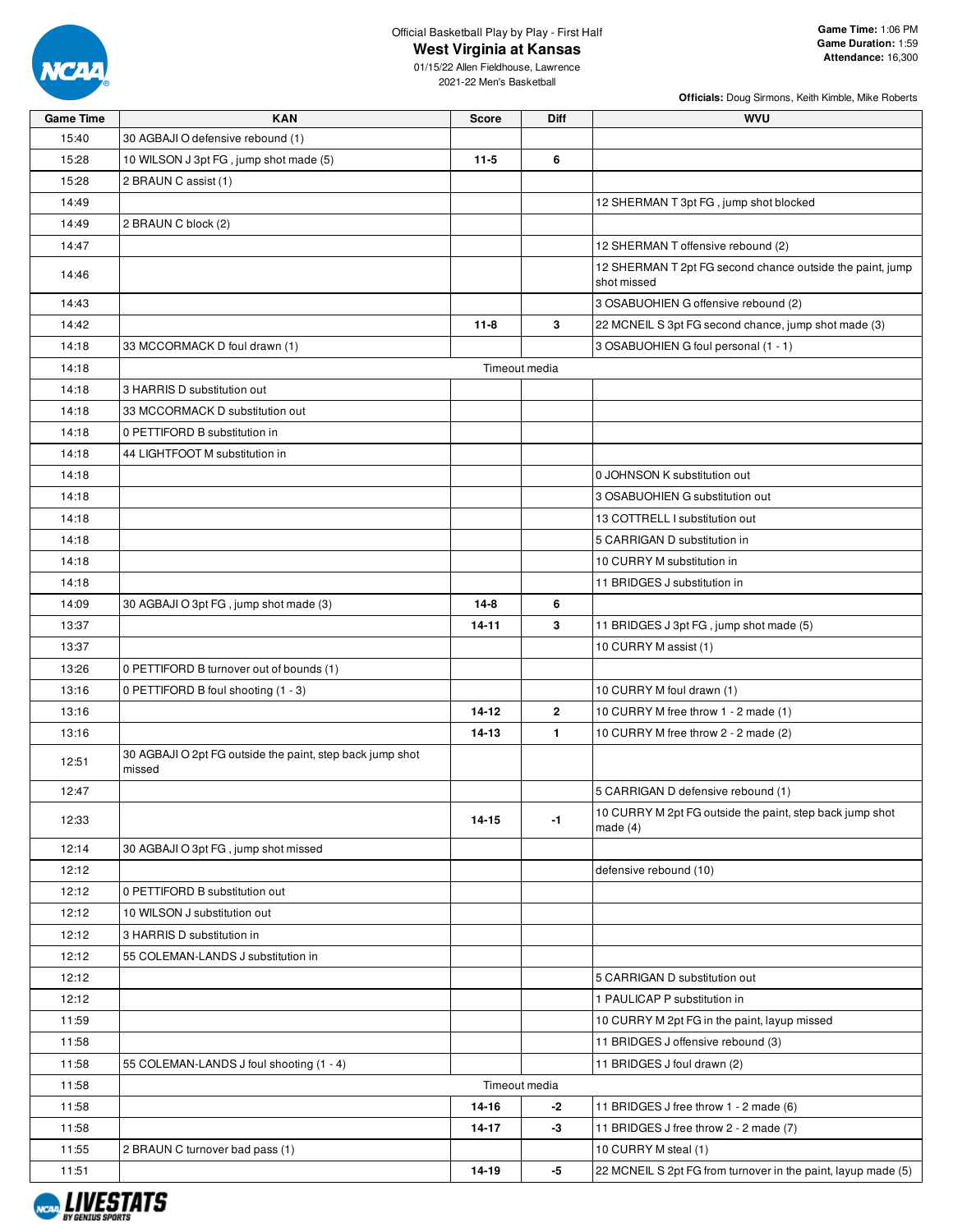

## Official Basketball Play by Play - First Half **West Virginia at Kansas**

**Officials:** Doug Sirmons, Keith Kimble, Mike Roberts

| <b>Game Time</b> | <b>KAN</b>                                                         | <b>Score</b> | Diff | <b>WVU</b>                                                               |
|------------------|--------------------------------------------------------------------|--------------|------|--------------------------------------------------------------------------|
| 11:51            | 3 HARRIS D foul shooting (2 - 5)                                   |              |      | 22 MCNEIL S foul drawn (1)                                               |
| 11:51            | 3 HARRIS D substitution out                                        |              |      |                                                                          |
| 11:51            | 0 PETTIFORD B substitution in                                      |              |      |                                                                          |
| 11:51            |                                                                    | 14-20        | -6   | 22 MCNEIL S free throw 1 - 1 made (6)                                    |
| 11:41            | 0 PETTIFORD B 3pt FG, jump shot missed                             |              |      |                                                                          |
| 11:38            | 30 AGBAJI O offensive rebound (2)                                  |              |      |                                                                          |
| 11:30            | 2 BRAUN C turnover bad pass (2)                                    |              |      |                                                                          |
| 11:15            |                                                                    |              |      | 11 BRIDGES J 2pt FG from turnover outside the paint, jump shot<br>missed |
| 11:13            | 44 LIGHTFOOT M defensive rebound (1)                               |              |      |                                                                          |
| 11:02            | 0 PETTIFORD B turnover travel (2)                                  |              |      |                                                                          |
| 11:02            | 0 PETTIFORD B substitution out                                     |              |      |                                                                          |
| 11:02            | 1 YESUFU J substitution in                                         |              |      |                                                                          |
| 11:02            |                                                                    |              |      | 11 BRIDGES J substitution out                                            |
| 11:02            |                                                                    |              |      | 3 OSABUOHIEN G substitution in                                           |
| 10:48            | 44 LIGHTFOOT M foul shooting (1 - 6)                               |              |      | 10 CURRY M foul drawn (2)                                                |
| 10:48            | Timeout 30 Sec                                                     |              |      |                                                                          |
| 10:48            | 44 LIGHTFOOT M substitution out                                    |              |      |                                                                          |
| 10:48            | 33 MCCORMACK D substitution in                                     |              |      |                                                                          |
| 10:48            |                                                                    | $14 - 21$    | -7   | 10 CURRY M free throw 1 - 2 made (5)                                     |
|                  |                                                                    |              |      |                                                                          |
| 10:48            |                                                                    | 14-22        | -8   | 10 CURRY M free throw 2 - 2 made (6)                                     |
| 10:27            | 1 YESUFU J 2pt FG in the paint, jump shot missed                   |              |      |                                                                          |
| 10:26            | 33 MCCORMACK D offensive rebound (2)                               |              |      |                                                                          |
| 10:26            | 33 MCCORMACK D 2pt FG second chance in the paint, layup<br>made(6) | 16-22        | -6   |                                                                          |
| 10:26            | 33 MCCORMACK D foul drawn (2)                                      |              |      | 1 PAULICAP P foul shooting (1 - 2)                                       |
| 10:26            |                                                                    |              |      | 1 PAULICAP P substitution out                                            |
| 10:26            |                                                                    |              |      | 11 BRIDGES J substitution in                                             |
| 10:26            | 33 MCCORMACK D free throw 1 - 1 made (7)                           | $17 - 22$    | -5   |                                                                          |
| 10:21            |                                                                    |              |      | 11 BRIDGES J substitution out                                            |
| 10:21            |                                                                    |              |      | 13 COTTRELL I substitution in                                            |
| 10:20            | 30 AGBAJI O steal (1)                                              |              |      | 10 CURRY M turnover bad pass (1)                                         |
| 10:15            | 2 BRAUN C 2pt FG from turnover in the paint, layup missed          |              |      |                                                                          |
| 10:11            |                                                                    |              |      | 10 CURRY M defensive rebound (1)                                         |
| 10:09            |                                                                    |              |      | 12 SHERMAN T 3pt FG, jump shot missed                                    |
| 10:06            | defensive rebound (9)                                              |              |      |                                                                          |
| 10:06            | 2 BRAUN C substitution out                                         |              |      |                                                                          |
| 10:06            | 10 WILSON J substitution in                                        |              |      |                                                                          |
| 10:06            |                                                                    |              |      | 10 CURRY M substitution out                                              |
| 10:06            |                                                                    |              |      | 0 JOHNSON K substitution in                                              |
| 09:48            | 55 COLEMAN-LANDS J turnover bad pass (1)                           |              |      | 12 SHERMAN T steal (1)                                                   |
|                  |                                                                    |              |      | 12 SHERMAN T 2pt FG from turnover outside the paint, jump                |
| 09:42            |                                                                    |              |      | shot missed                                                              |
| 09:39            | 33 MCCORMACK D defensive rebound (3)                               |              |      |                                                                          |
| 09:34            | 10 WILSON J 3pt FG, jump shot missed                               |              |      |                                                                          |
| 09:31            |                                                                    |              |      | 3 OSABUOHIEN G defensive rebound (3)                                     |
| 09:14            | 1 YESUFU J foul shooting (1 - 7)                                   |              |      | 3 OSABUOHIEN G foul drawn (1)                                            |
| 09:14            |                                                                    | 17-23        | -6   | 3 OSABUOHIEN G free throw 1 - 2 made (1)                                 |
| 09:14            |                                                                    |              |      | 3 OSABUOHIEN G free throw 2 - 2 missed                                   |
| 09:12            | 10 WILSON J defensive rebound (2)                                  |              |      |                                                                          |

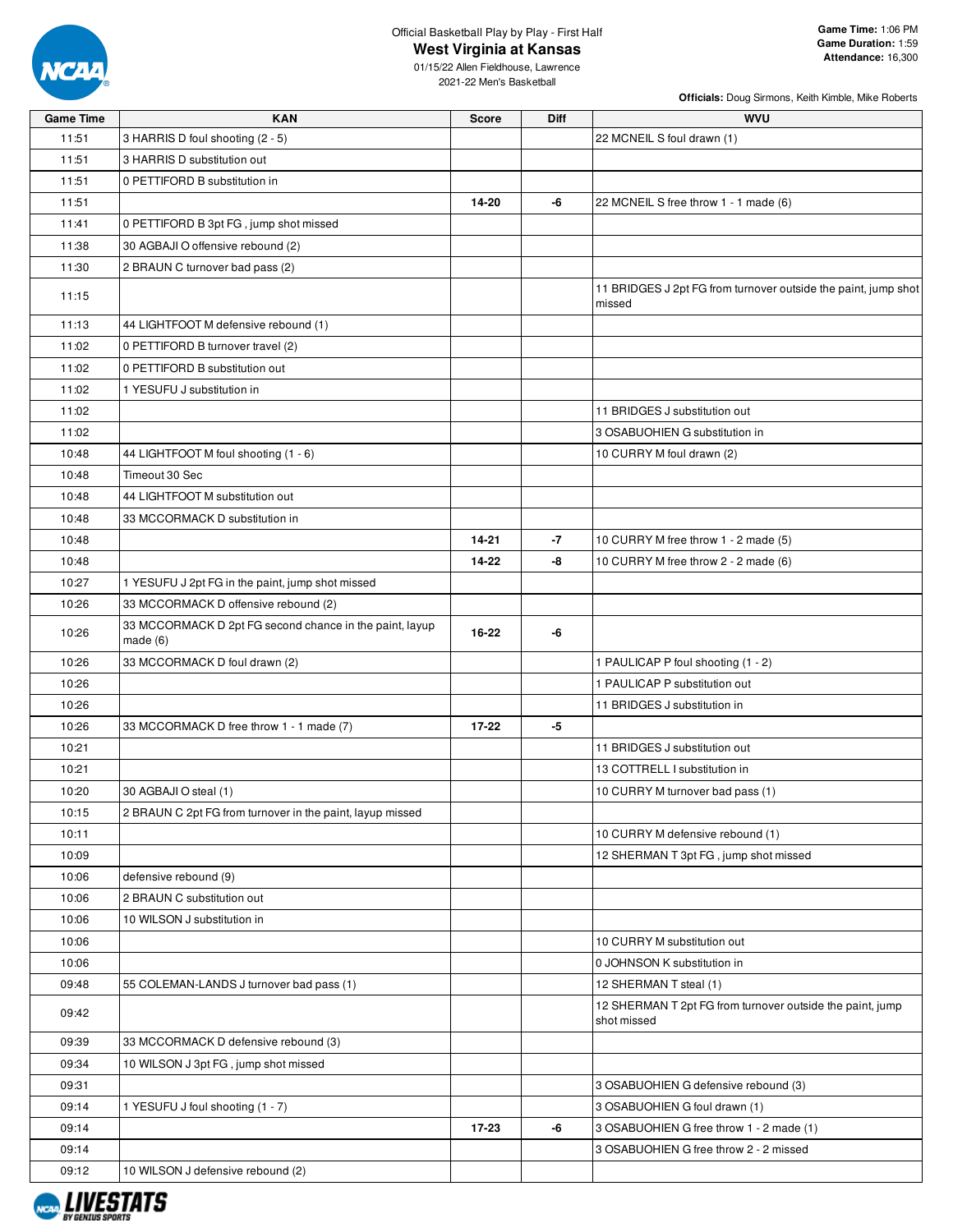

## Official Basketball Play by Play - First Half **West Virginia at Kansas**

01/15/22 Allen Fieldhouse, Lawrence 2021-22 Men's Basketball

| <b>Game Time</b> | <b>KAN</b>                                                                        | Score | Diff          | <b>WVU</b>                                                        |
|------------------|-----------------------------------------------------------------------------------|-------|---------------|-------------------------------------------------------------------|
| 09:09            | 10 WILSON J foul drawn (1)                                                        |       |               | 0 JOHNSON K foul personal (1 - 3)                                 |
| 09:09            |                                                                                   |       |               | 3 OSABUOHIEN G substitution out                                   |
| 09:09            |                                                                                   |       |               | 11 BRIDGES J substitution in                                      |
| 09:03            | 1 YESUFU J turnover bad pass (1)                                                  |       |               | 0 JOHNSON K steal (1)                                             |
| 08:56            |                                                                                   |       |               | 0 JOHNSON K 2pt FG from turnover in the paint, layup missed       |
| 08:52            | 10 WILSON J defensive rebound (3)                                                 |       |               |                                                                   |
| 08:49            | 10 WILSON J 2pt FG fast break in the paint, layup made (7)                        | 19-23 | -4            |                                                                   |
| 08:26            | 10 WILSON J steal (1)                                                             |       |               | 13 COTTRELL I turnover lost ball (1)                              |
| 08:12            | 1 YESUFU J foul drawn (1)                                                         |       |               | 13 COTTRELL I foul personal (1 - 4)                               |
| 08:12            |                                                                                   |       |               | 0 JOHNSON K substitution out                                      |
| 08:12            |                                                                                   |       |               | 12 SHERMAN T substitution out                                     |
| 08:12            |                                                                                   |       |               | 13 COTTRELL I substitution out                                    |
| 08:12            |                                                                                   |       |               | 1 PAULICAP P substitution in                                      |
| 08:12            |                                                                                   |       |               | 2 JOHNSON K substitution in                                       |
| 08:12            |                                                                                   |       |               | 10 CURRY M substitution in                                        |
| 07:51            | 30 AGBAJI O 2pt FG from turnover outside the paint, step back<br>jump shot missed |       |               |                                                                   |
| 07:46            |                                                                                   |       |               | defensive rebound (14)                                            |
| 07:46            |                                                                                   |       | Timeout media |                                                                   |
| 07:46            | 30 AGBAJI O substitution out                                                      |       |               |                                                                   |
| 07:46            | 2 BRAUN C substitution in                                                         |       |               |                                                                   |
| 07:31            |                                                                                   |       |               | 22 MCNEIL S 2pt FG outside the paint, jump shot missed            |
| 07:27            |                                                                                   |       |               | 11 BRIDGES J offensive rebound (4)                                |
| 07:18            |                                                                                   |       |               | 11 BRIDGES J 3pt FG second chance, jump shot missed               |
| 07:15            | 55 COLEMAN-LANDS J defensive rebound (1)                                          |       |               |                                                                   |
| 06:58            | 2 BRAUN C 2pt FG in the paint, layup missed                                       |       |               |                                                                   |
| 06:56            |                                                                                   |       |               | 10 CURRY M defensive rebound (2)                                  |
| 06:51            |                                                                                   |       |               | 11 BRIDGES J 2pt FG in the paint, layup missed                    |
| 06:48            | 2 BRAUN C defensive rebound (1)                                                   |       |               |                                                                   |
| 06:42            | 55 COLEMAN-LANDS J 2pt FG outside the paint, jump shot<br>missed                  |       |               |                                                                   |
| 06:40            | 33 MCCORMACK D offensive rebound (4)                                              |       |               |                                                                   |
| 06:36            | 2 BRAUN C 3pt FG second chance, jump shot missed                                  |       |               |                                                                   |
| 06:33            |                                                                                   |       |               | 11 BRIDGES J defensive rebound (5)                                |
| 06:27            |                                                                                   |       |               | 10 CURRY M 2pt FG in the paint, layup missed                      |
| 06:24            |                                                                                   |       |               | 11 BRIDGES J offensive rebound (6)                                |
| 06:24            |                                                                                   | 19-25 | -6            | 11 BRIDGES J 2pt FG second chance in the paint, dunk, made<br>(9) |
| 06:24            | Timeout 30 Sec                                                                    |       |               |                                                                   |
| 06:24            | 55 COLEMAN-LANDS J substitution out                                               |       |               |                                                                   |
| 06:24            | 30 AGBAJI O substitution in                                                       |       |               |                                                                   |
| 06:24            |                                                                                   |       |               | 1 PAULICAP P substitution out                                     |
| 06:24            |                                                                                   |       |               | 11 BRIDGES J substitution out                                     |
| 06:24            |                                                                                   |       |               | 22 MCNEIL S substitution out                                      |
| 06:24            |                                                                                   |       |               | 3 OSABUOHIEN G substitution in                                    |
| 06:24            |                                                                                   |       |               | 5 CARRIGAN D substitution in                                      |
| 06:24            |                                                                                   |       |               | 12 SHERMAN T substitution in                                      |
| 06:24            |                                                                                   |       |               | 3 OSABUOHIEN G substitution out                                   |
| 06:24            |                                                                                   |       |               | 11 BRIDGES J substitution in                                      |
| 06:18            | 1 YESUFU J foul drawn (2)                                                         |       |               | 10 CURRY M foul personal (1 - 5)                                  |
|                  |                                                                                   |       |               |                                                                   |

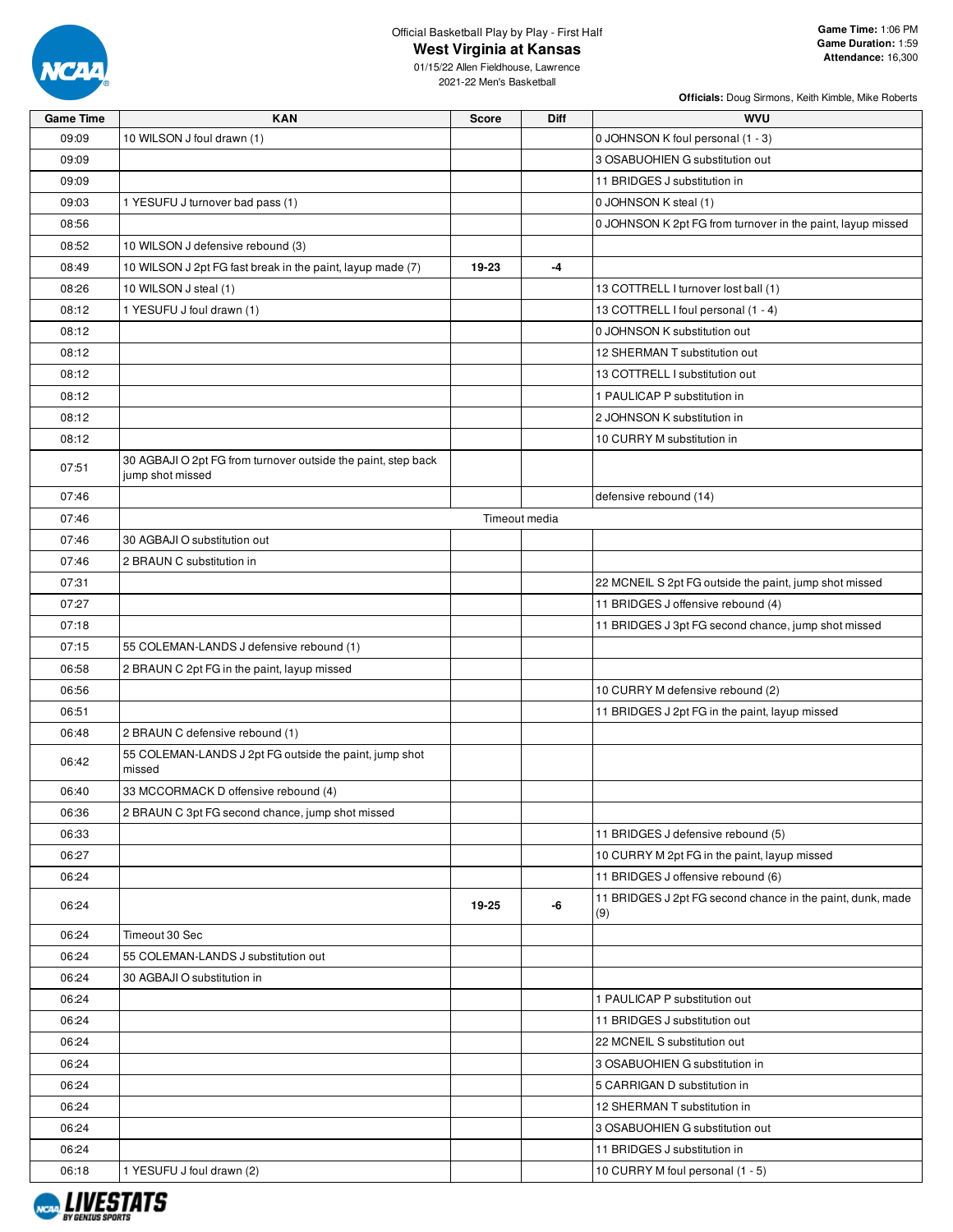

# Official Basketball Play by Play - First Half

**West Virginia at Kansas**

| <b>Game Time</b> | <b>KAN</b>                                                              | <b>Score</b> | Diff          | <b>WVU</b>                                     |
|------------------|-------------------------------------------------------------------------|--------------|---------------|------------------------------------------------|
| 06:10            | 33 MCCORMACK D 2pt FG in the paint, layup made (9)                      | $21 - 25$    | -4            |                                                |
| 06:10            | 1 YESUFU J assist (1)                                                   |              |               |                                                |
| 05:44            |                                                                         |              |               | 12 SHERMAN T 3pt FG, jump shot missed          |
| 05:42            | 10 WILSON J defensive rebound (4)                                       |              |               |                                                |
| 05:36            | 1 YESUFU J 3pt FG, jump shot missed                                     |              |               |                                                |
| 05:33            |                                                                         |              |               | 11 BRIDGES J defensive rebound (7)             |
| 05:27            | 1 YESUFU J foul shooting (2 - 8)                                        |              |               | 12 SHERMAN T foul drawn (1)                    |
| 05:27            |                                                                         | $21 - 26$    | -5            | 12 SHERMAN T free throw 1 - 2 made (1)         |
| 05:27            | 1 YESUFU J substitution out                                             |              |               |                                                |
| 05:27            | 33 MCCORMACK D substitution out                                         |              |               |                                                |
| 05:27            | 3 HARRIS D substitution in                                              |              |               |                                                |
| 05:27            | 44 LIGHTFOOT M substitution in                                          |              |               |                                                |
| 05:27            |                                                                         |              |               | 2 JOHNSON K substitution out                   |
| 05:27            |                                                                         |              |               | 22 MCNEIL S substitution in                    |
| 05:27            |                                                                         | 21-27        | -6            | 12 SHERMAN T free throw 2 - 2 made (2)         |
| 05:06            | 44 LIGHTFOOT M 2pt FG in the paint, layup made (2)                      | 23-27        | $-4$          |                                                |
| 05:06            | 3 HARRIS D assist (1)                                                   |              |               |                                                |
| 05:06            | 44 LIGHTFOOT M foul drawn (1)                                           |              |               | 5 CARRIGAN D foul shooting (1 - 6)             |
| 05:06            |                                                                         |              |               | 5 CARRIGAN D substitution out                  |
| 05:06            |                                                                         |              |               | 1 PAULICAP P substitution in                   |
| 05:06            | 44 LIGHTFOOT M free throw 1 - 1 missed                                  |              |               |                                                |
| 05:03            |                                                                         |              |               | 10 CURRY M defensive rebound (3)               |
| 04:44            |                                                                         |              |               | 22 MCNEIL S 2pt FG in the paint, layup blocked |
| 04:44            | 30 AGBAJI O block (1)                                                   |              |               |                                                |
| 04:41            | defensive rebound (17)                                                  |              |               |                                                |
| 04:41            | 10 WILSON J substitution out                                            |              |               |                                                |
| 04:41            |                                                                         |              |               |                                                |
|                  | 24 ADAMS, JR. K substitution in                                         |              |               |                                                |
| 04:29            | 24 ADAMS, JR. K foul drawn (1)                                          |              |               | 1 PAULICAP P foul shooting (2 - 7)             |
| 04:29            | 24 ADAMS, JR. K free throw 1 - 2 missed                                 |              |               |                                                |
| 04:29            | offensive dead ball rebound (1)                                         |              |               |                                                |
| 04:29            |                                                                         |              |               | 1 PAULICAP P substitution out                  |
| 04:29            |                                                                         |              |               | 3 OSABUOHIEN G substitution in                 |
| 04:29            | 24 ADAMS, JR. K free throw 2 - 2 made (1)                               | 24-27        | $-3$          |                                                |
| 04:13            |                                                                         | 24-29        | -5            | 10 CURRY M 2pt FG in the paint, layup made (8) |
| 04:13            |                                                                         |              |               | 3 OSABUOHIEN G assist (1)                      |
| 04:00            | 30 AGBAJI O 2pt FG in the paint, layup made (5)                         | 26-29        | $-3$          |                                                |
| 03:46            | 30 AGBAJI O steal (2)                                                   |              |               | 22 MCNEIL S turnover lost ball (1)             |
| 03:43            |                                                                         |              | Timeout media |                                                |
| 03:41            | 30 AGBAJI O 2pt FG from turnover outside the paint, jump shot<br>missed |              |               |                                                |
| 03:38            |                                                                         |              |               | 3 OSABUOHIEN G defensive rebound (4)           |
| 03:34            |                                                                         |              |               | 12 SHERMAN T 3pt FG, jump shot missed          |
| 03:31            | 2 BRAUN C defensive rebound (2)                                         |              |               |                                                |
| 03:26            | 2 BRAUN C 2pt FG in the paint, layup missed                             |              |               |                                                |
| 03:23            |                                                                         |              |               | 3 OSABUOHIEN G defensive rebound (5)           |
| 03:18            |                                                                         |              |               | 11 BRIDGES J 3pt FG, jump shot missed          |
| 03:16            | 30 AGBAJI O defensive rebound (3)                                       |              |               |                                                |
| 02:50            | 3 HARRIS D foul drawn (1)                                               |              |               | 3 OSABUOHIEN G foul personal (2 - 8)           |
| 02:50            | 44 LIGHTFOOT M substitution out                                         |              |               |                                                |

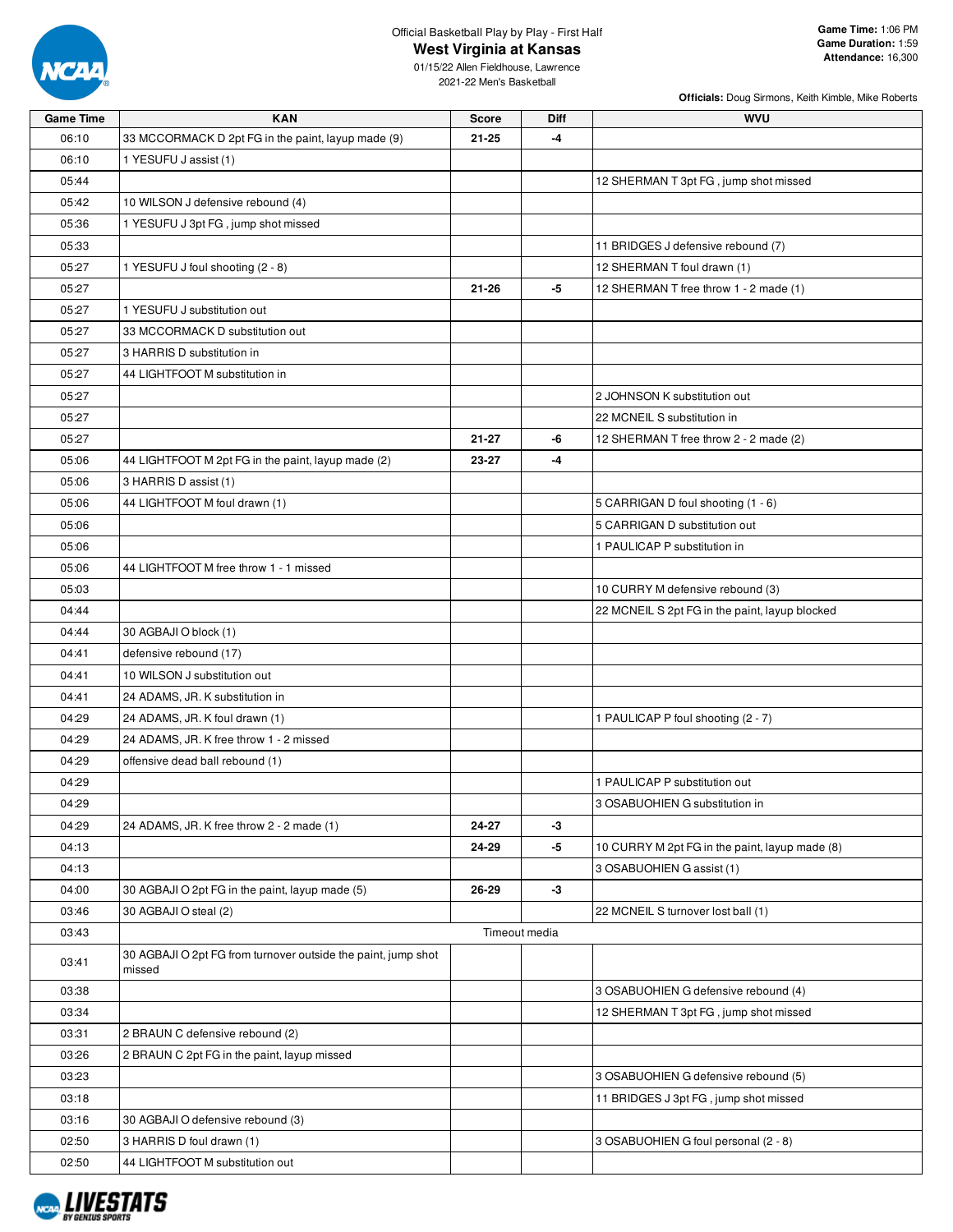

# Official Basketball Play by Play - First Half

**West Virginia at Kansas**

**Officials:** Doug Sirmons, Keith Kimble, Mike Roberts

| <b>Game Time</b> | <b>KAN</b>                                                | <b>Score</b>         | Diff           | <b>WVU</b>                                   |
|------------------|-----------------------------------------------------------|----------------------|----------------|----------------------------------------------|
| 02:50            | 33 MCCORMACK D substitution in                            |                      |                |                                              |
| 02:50            |                                                           |                      |                | 3 OSABUOHIEN G substitution out              |
| 02:50            |                                                           |                      |                | 11 BRIDGES J substitution out                |
| 02:50            |                                                           |                      |                | 1 PAULICAP P substitution in                 |
| 02:50            |                                                           |                      |                | 13 COTTRELL I substitution in                |
| 02:50            | 3 HARRIS D 1&1 free throw 1 missed                        |                      |                |                                              |
| 02:48            |                                                           |                      |                | 1 PAULICAP P defensive rebound (1)           |
| 02:29            |                                                           |                      |                | 12 SHERMAN T turnover travel (1)             |
| 02:11            | 30 AGBAJI O 3pt FG from turnover, jump shot made (8)      | 29-29                | 0              |                                              |
| 01:50            |                                                           |                      |                | 10 CURRY M 2pt FG in the paint, layup missed |
| 01:48            | 33 MCCORMACK D defensive rebound (5)                      |                      |                |                                              |
| 01:41            | 30 AGBAJI O 2pt FG outside the paint, jump shot made (10) | $31 - 29$            | $\overline{2}$ |                                              |
| 01:41            | 3 HARRIS D assist (2)                                     |                      |                |                                              |
| 01:37            |                                                           |                      |                | Timeout 30 Sec                               |
| 01:37            | 3 HARRIS D substitution out                               |                      |                |                                              |
| 01:37            | 1 YESUFU J substitution in                                |                      |                |                                              |
| 01:37            |                                                           |                      |                | 12 SHERMAN T substitution out                |
| 01:37            |                                                           |                      |                | 2 JOHNSON K substitution in                  |
| 01:21            |                                                           |                      |                | 22 MCNEIL S 3pt FG, jump shot missed         |
| 01:18            | 1 YESUFU J defensive rebound (1)                          |                      |                |                                              |
| 01:15            | 2 BRAUN C 2pt FG fast break in the paint, layup made (2)  | 33-29                | 4              |                                              |
| 01:15            | 1 YESUFU J assist (2)                                     |                      |                |                                              |
| 01:03            | 33 MCCORMACK D foul personal (2 - 9)                      |                      |                | 10 CURRY M foul drawn (3)                    |
| 01:03            | 33 MCCORMACK D substitution out                           |                      |                |                                              |
| 01:03            | 44 LIGHTFOOT M substitution in                            |                      |                |                                              |
| 01:03            |                                                           | 33-30                | 3              | 10 CURRY M 1&1 free throw 1 made (9)         |
| 01:03            |                                                           | 33-31                | $\mathbf{2}$   | 10 CURRY M 1&1 free throw 2 made (10)        |
| 01:03            |                                                           |                      |                | 2 JOHNSON K substitution out                 |
| 01:03            |                                                           |                      |                | 11 BRIDGES J substitution in                 |
| 00:46            | 1 YESUFU J 2pt FG in the paint, jump shot missed          |                      |                |                                              |
| 00:43            | 44 LIGHTFOOT M offensive rebound (2)                      |                      |                |                                              |
| 00:37            | 2 BRAUN C 3pt FG second chance, jump shot missed          |                      |                |                                              |
| 00:34            |                                                           |                      |                | 11 BRIDGES J defensive rebound (8)           |
| 00:03            |                                                           |                      |                | turnover shot clock (7)                      |
| 00:00            | 1 YESUFU J 3pt FG from turnover, jump shot missed         |                      |                |                                              |
| 00:00            |                                                           |                      |                | defensive dead ball rebound (1)              |
|                  |                                                           | <b>END OF PERIOD</b> |                |                                              |
|                  |                                                           | <b>KAN 33-31 WVU</b> |                |                                              |

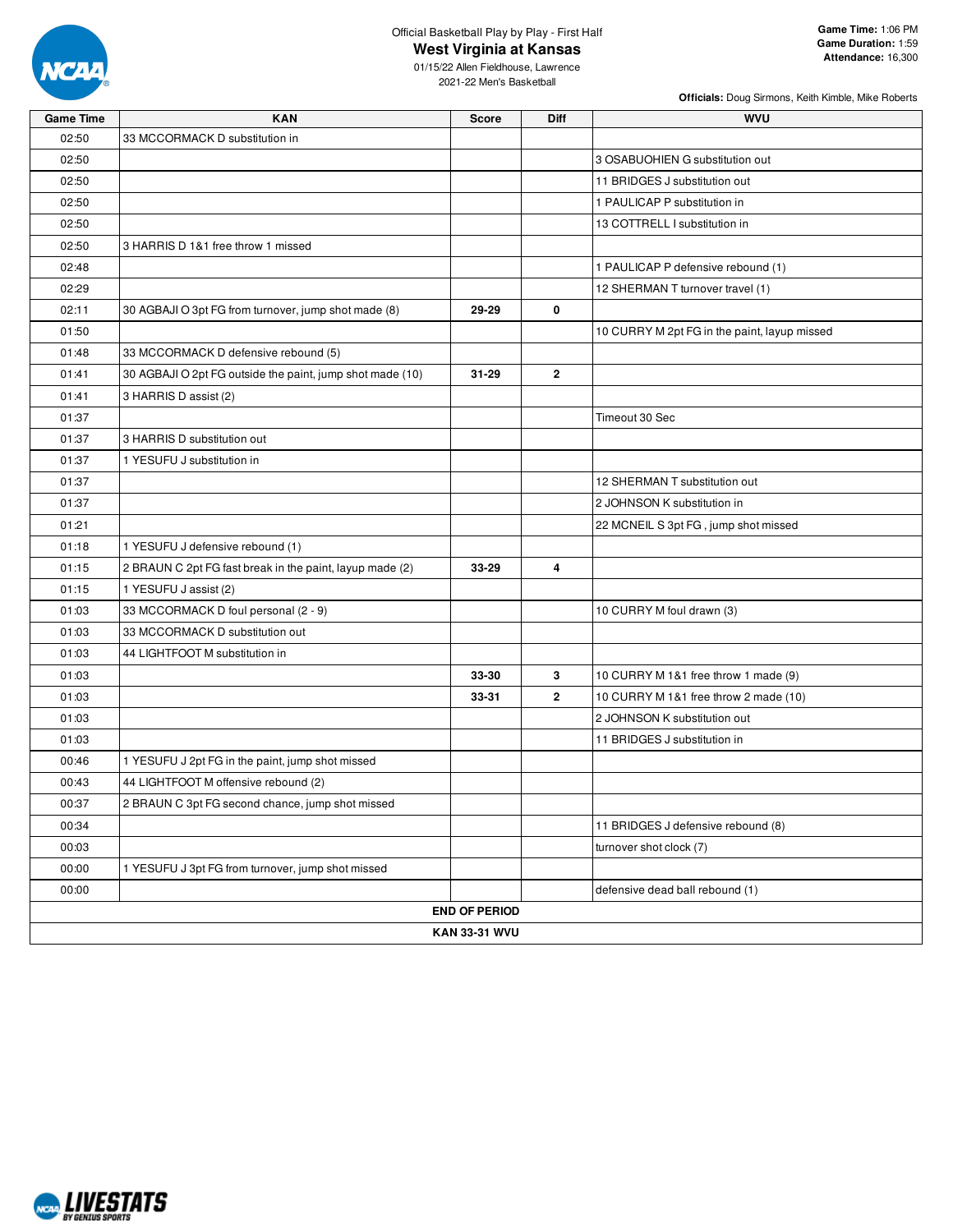

#### Official Basketball Box Score - First Half **West Virginia at Kansas**

01/15/22 Allen Fieldhouse, Lawrence 2021-22 Men's Basketball

**Officials:** Doug Sirmons, Keith Kimble, Mike Roberts

# **West Virginia - 31**

|               |                             | FG<br>3P<br><b>FT</b><br><b>Rebounds</b> |          |          | <b>Fouls</b> |                | <b>TP</b> |                | AS TO ST       |           |          | <b>Blocks</b> |             |          |              |                       |      |
|---------------|-----------------------------|------------------------------------------|----------|----------|--------------|----------------|-----------|----------------|----------------|-----------|----------|---------------|-------------|----------|--------------|-----------------------|------|
|               | NO. Name                    | Min                                      | M-A      | M-A      | M-A          | <b>OR</b>      | <b>DR</b> | <b>TOT</b>     | PF             | <b>FD</b> |          |               |             |          | <b>BS</b>    | BA                    | +/-  |
| 11            | Jalen Bridges<br>F          | 13:04                                    | $2 - 7$  | $1 - 4$  | 4-4          | 4              | 4         | 8              | 0              | 2         | 9        | 0             |             | 0        | 0            | $\Omega$              | 3    |
| 13            | <b>Isaiah Cottrell</b><br>F | 10:41                                    | $1-2$    | $1 - 1$  | $0 - 0$      |                |           | $\overline{2}$ |                | 0         | 3        | 0             |             | 0        | 0            |                       | -9   |
| 0             | Kedrian Johnson<br>G        | 07:36                                    | $0 - 2$  | $0 - 1$  | $0 - 0$      | $\Omega$       | $\Omega$  | $\Omega$       |                |           | 0        | 0             |             |          | 0            | $\Omega$              | -4   |
| 12            | Taz Sherman<br>G            | 16:35                                    | $0 - 8$  | $0 - 5$  | $2 - 2$      |                |           | $\overline{2}$ | $\Omega$       |           | 2        |               |             |          | 0            |                       | -4   |
| 22            | Sean McNeil<br>G            | 19:03                                    | $2 - 5$  | $1-2$    | 1-1          | $\Omega$       | $\Omega$  | 0              | $\Omega$       |           | 6        | 0             |             | $\Omega$ | $\mathbf{0}$ |                       | -1   |
| 3             | Gabe Osabuohien             | 06:53                                    | $0 - 2$  | $0 - 0$  | $1-2$        | $\overline{2}$ | 3         | 5              | $\overline{c}$ |           |          |               | $\Omega$    | 0        | 0            |                       | -2   |
| 5             | Dimon Carrigan              | 03:24                                    | $0 - 0$  | $0 - 0$  | $0 - 0$      | $\Omega$       |           |                |                | $\Omega$  | 0        | 0             | $\mathbf 0$ | $\Omega$ | 0            | $\Omega$              | 2    |
| 10            | <b>Malik Curry</b>          | 12:24                                    | $2 - 5$  | $0 - 0$  | $6-6$        | $\Omega$       | 3         | 3              |                | 3         | 10       |               |             |          | 0            | 0                     | 2    |
|               | Pauly Paulicap              | 07:01                                    | $0 - 0$  | $0 - 0$  | $0 - 0$      | $\Omega$       |           |                | $\mathbf{2}$   | 0         | 0        | 0             | 0           | 0        | 0            | $\Omega$              | 2    |
| 2             | Kobe Johnson                | 03:19                                    | $0-0$    | $0 - 0$  | $0 - 0$      | $\Omega$       | $\Omega$  | $\Omega$       | $\Omega$       | 0         | $\Omega$ | 0             | $\Omega$    | 0        | $\mathbf{0}$ | $\Omega$              |      |
| Team          |                             |                                          |          |          |              | 0              | 2         | $\mathbf{2}$   |                |           | 0        |               |             |          |              |                       |      |
| <b>Totals</b> |                             |                                          | $7 - 31$ | $3 - 13$ | $14 - 15$    | 8              | 16        | 24             | 8              | 9         | 31       | 3             | 7           | 3        | $\mathbf 0$  | 4                     | $-2$ |
|               |                             |                                          |          |          |              |                |           |                |                |           |          |               |             |          |              | Toobnical Foule: NONE |      |

|     | <b>Shooting By Period</b> |          |       |  |  |  |  |  |
|-----|---------------------------|----------|-------|--|--|--|--|--|
| 1st | FG%                       | $7 - 31$ | 22.6% |  |  |  |  |  |
|     | 3PT%                      | $3 - 13$ | 23.1% |  |  |  |  |  |
|     | FT%                       | 14-15    | 93.3% |  |  |  |  |  |
|     | GM FG%                    | $7-31$   | 22.6% |  |  |  |  |  |
|     | 3PT%                      | $3 - 13$ | 23.1% |  |  |  |  |  |
|     | FT%                       | 14-15    | 93.3% |  |  |  |  |  |

Dead Ball Rebounds: 0, 1

| Kansas |  |
|--------|--|
|--------|--|

**Technical Fouls:**:NONE

|               |                        |   |       | FG      | 3P       | FT      |          |                | <b>Rebounds</b> |           | <b>Fouls</b>   | TP             | AS I         | <b>TO</b>      | <b>ST</b> |           | <b>Blocks</b> | $+/-$ |
|---------------|------------------------|---|-------|---------|----------|---------|----------|----------------|-----------------|-----------|----------------|----------------|--------------|----------------|-----------|-----------|---------------|-------|
|               | NO. Name               |   | Min   | M-A     | M-A      | M-A     | OR.      | <b>DR</b>      | <b>TOT</b>      | <b>PF</b> | <b>FD</b>      |                |              |                |           | <b>BS</b> | <b>BA</b>     |       |
| 10            | Jalen Wilson           | F | 13:13 | $3 - 4$ | $1-2$    | 0-0     | 0        | 4              | 4               |           |                | 7              | $\mathbf{2}$ | 0              |           | 0         | $\Omega$      | 0     |
| 33            | David McCormack        | F | 12:50 | $4 - 4$ | $0-0$    | $1 - 1$ | 3        | $\overline{2}$ | 5               | 2         | $\overline{2}$ | 9              |              | 0              | 0         |           | $\Omega$      | 11    |
| 2             | Christian Braun        | G | 17:40 | $1 - 7$ | $0 - 2$  | $0 - 0$ | 0        | $\overline{2}$ | $\overline{c}$  | 0         | 0              | 2              |              | $\overline{c}$ |           | 2         | 0             |       |
| 3             | Dajuan Harris          | G | 09:53 | $1-3$   | $0 - 0$  | 0-1     | $\Omega$ | $\overline{2}$ | $\overline{2}$  | 2         |                | 2              | 2            | $\Omega$       | 0         | 0         | $\Omega$      | 6     |
| 30            | Ochai Agbaji           | G | 18:38 | $4-9$   | $2 - 3$  | 0-0     |          | 2              | 3               | $\Omega$  | $\Omega$       | 10             | 0            | $\Omega$       | 2         |           | $\Omega$      | 4     |
| 0             | <b>Bobby Pettiford</b> |   | 02:55 | $0 - 1$ | $0 - 1$  | $0 - 0$ | $\Omega$ | $\Omega$       | $\Omega$        |           | $\Omega$       | 0              | 0            | $\overline{2}$ | $\Omega$  | 0         | $\Omega$      | -5    |
| 44            | Mitch Lightfoot        |   | 07:10 | 1-1     | $0 - 0$  | 0-1     |          |                | $\overline{2}$  |           |                | $\overline{2}$ | $\Omega$     | $\Omega$       | 0         | $\Omega$  | $\Omega$      | -9    |
| 55            | Jalen Coleman-Lands    |   | 05:48 | $0 - 1$ | $0-0$    | $0-0$   | $\Omega$ |                | 1               |           | $\Omega$       | $\Omega$       | 0            | 1              | 0         | 0         | $\Omega$      | -5    |
|               | Joseph Yesufu          |   | 07:12 | $0 - 4$ | $0 - 2$  | 0-0     | 0        |                |                 | 2         | 2              | 0              | 2            |                | 0         | $\Omega$  | $\Omega$      |       |
| 24            | KJ Adams, Jr.          |   | 04:41 | $0 - 0$ | 0-0      | $1 - 2$ | $\Omega$ | $\Omega$       | $\Omega$        | 0         |                |                | 0            | 0              | 0         | 0         | $\Omega$      | 6     |
| Team          |                        |   |       |         |          |         | 0        | 2              | 2               |           |                | 0              |              | 0              |           |           |               |       |
| <b>Totals</b> |                        |   |       | $14-34$ | $3 - 10$ | $2 - 5$ | 5        | 17             | 22              | 9         | 8              | 33             | 8            | 6              | 4         | 4         |               | 2     |

|     | <b>Shooting By Period</b> |          |       |  |  |  |  |  |
|-----|---------------------------|----------|-------|--|--|--|--|--|
| 1st | FG%                       | 14-34    | 41.2% |  |  |  |  |  |
|     | 3PT%                      | $3 - 10$ | 30.0% |  |  |  |  |  |
|     | FT%                       | $2 - 5$  | 40%   |  |  |  |  |  |
|     | GM FG%                    | 14-34    | 41.2% |  |  |  |  |  |
|     | 3PT%                      | $3 - 10$ | 30.0% |  |  |  |  |  |
|     | FT%                       | $2 - 5$  | 40.0% |  |  |  |  |  |

Dead Ball Rebounds: 1, 0

|                                                                     | <b>WVU</b>                  | <b>KAN</b> |    |  |  |  |  |  |
|---------------------------------------------------------------------|-----------------------------|------------|----|--|--|--|--|--|
| <b>Biggest lead</b>                                                 | 8 (1st 10:48) 6 (1st 15:28) |            | Гι |  |  |  |  |  |
| <b>Best Scoring Run</b> $ 14(1^{st}10:48) $ 9(1 <sup>st</sup> 1:15) |                             |            | Pa |  |  |  |  |  |
| <b>Lead Changes</b>                                                 |                             |            |    |  |  |  |  |  |
| <b>Times Tied</b>                                                   |                             |            |    |  |  |  |  |  |
| Time with Lead                                                      | 10:22                       | 07:45      | Βı |  |  |  |  |  |

|    |                       | <b>Period by Period Scoring</b>            |          |     |  |  |  |  |  |
|----|-----------------------|--------------------------------------------|----------|-----|--|--|--|--|--|
|    | 5                     | 1st                                        | 2nd      | ГΩ. |  |  |  |  |  |
| 6  | 20                    |                                            | 28       |     |  |  |  |  |  |
| 9  | 5                     |                                            |          | 59  |  |  |  |  |  |
|    | 6                     |                                            |          |     |  |  |  |  |  |
| 11 | 3                     |                                            |          | 85  |  |  |  |  |  |
|    | <b>Second Chancel</b> | <b>WVU KAN</b><br><b>WVU</b><br><b>KAN</b> | 31<br>33 | 52  |  |  |  |  |  |

**Technical Fouls:**:NONE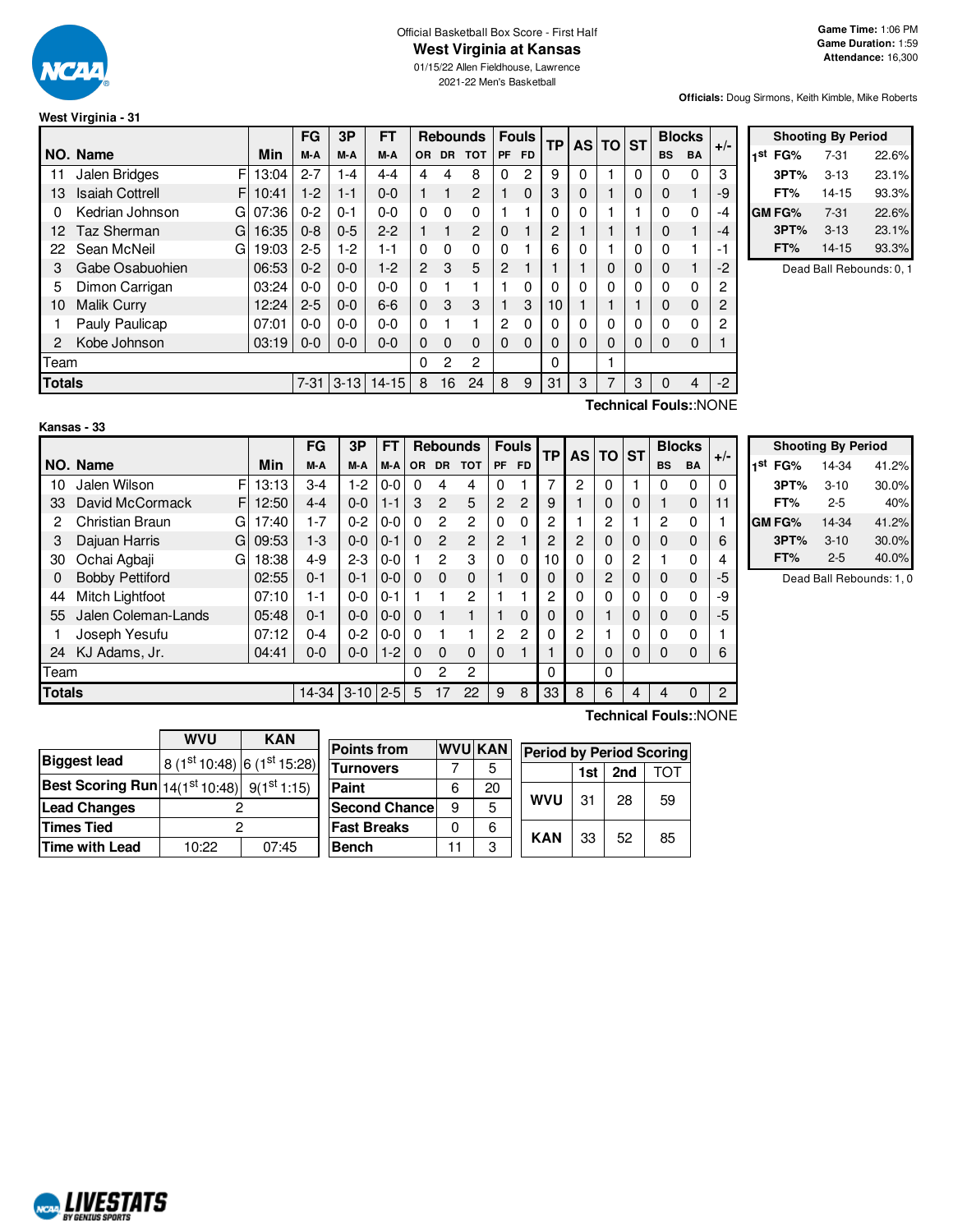

# **West Virginia at Kansas**

01/15/22 Allen Fieldhouse, Lawrence 2021-22 Men's Basketball

**Officials:** Doug Sirmons, Keith Kimble, Mike Roberts

## **Period 2**

| <b>Quarter Starters:</b> |                                                                            |              |              |               |                                       |                                                             |
|--------------------------|----------------------------------------------------------------------------|--------------|--------------|---------------|---------------------------------------|-------------------------------------------------------------|
| <b>KAN</b>               | 2 Braun C                                                                  | 3 Harris D   | 10 Wilson J  |               | 30 Agbaji O                           | 33 McCormack D                                              |
| <b>WVU</b>               | 0 Johnson K                                                                | 11 Bridges J | 12 Sherman T |               | 13 Cottrell I                         | 22 McNeil S                                                 |
| <b>Game Time</b>         | <b>KAN</b>                                                                 |              | <b>Score</b> | <b>Diff</b>   |                                       | <b>WVU</b>                                                  |
| 20:00                    | 1 YESUFU J substitution out                                                |              |              |               |                                       |                                                             |
| 20:00                    | 24 ADAMS, JR. K substitution out                                           |              |              |               |                                       |                                                             |
| 20:00                    | 44 LIGHTFOOT M substitution out                                            |              |              |               |                                       |                                                             |
| 20:00                    | 3 HARRIS D substitution in                                                 |              |              |               |                                       |                                                             |
| 20:00                    | 10 WILSON J substitution in                                                |              |              |               |                                       |                                                             |
| 20:00                    | 33 MCCORMACK D substitution in                                             |              |              |               |                                       |                                                             |
| 20:00                    |                                                                            |              |              |               | 1 PAULICAP P substitution out         |                                                             |
| 20:00                    |                                                                            |              |              |               | 10 CURRY M substitution out           |                                                             |
| 20:00                    |                                                                            |              |              |               | 0 JOHNSON K substitution in           |                                                             |
| 20:00                    |                                                                            |              |              |               | 12 SHERMAN T substitution in          |                                                             |
| 19:46                    | 33 MCCORMACK D 2pt FG in the paint, layup missed                           |              |              |               |                                       |                                                             |
| 19:42                    | 10 WILSON J offensive rebound (5)                                          |              |              |               |                                       |                                                             |
| 19:41                    | 10 WILSON J 2pt FG second chance in the paint, layup made<br>(9)           |              | 35-31        | 4             |                                       |                                                             |
| 19:19                    |                                                                            |              |              |               | missed                                | 13 COTTRELL I 2pt FG outside the paint, step back jump shot |
| 19:16                    | 2 BRAUN C defensive rebound (3)                                            |              |              |               |                                       |                                                             |
| 19:05                    | 33 MCCORMACK D 2pt FG in the paint, jump shot made (11)                    |              | 37-31        | 6             |                                       |                                                             |
| 18:52                    | 3 HARRIS D foul personal (3 - 1)                                           |              |              |               | 11 BRIDGES J foul drawn (3)           |                                                             |
| 18:52                    |                                                                            |              |              |               | 13 COTTRELL I substitution out        |                                                             |
| 18:52                    |                                                                            |              |              |               | 1 PAULICAP P substitution in          |                                                             |
| 18:29                    | 3 HARRIS D steal (1)                                                       |              |              |               | 12 SHERMAN T turnover bad pass (2)    |                                                             |
| 18:20                    | 33 MCCORMACK D 2pt FG from turnover in the paint, hook shot<br>made $(13)$ |              | 39-31        | 8             |                                       |                                                             |
| 18:00                    |                                                                            |              |              |               | 11 BRIDGES J 3pt FG, jump shot missed |                                                             |
| 17:57                    | 30 AGBAJI O defensive rebound (4)                                          |              |              |               |                                       |                                                             |
| 17:43                    | 33 MCCORMACK D 2pt FG in the paint, jump shot missed                       |              |              |               |                                       |                                                             |
| 17:41                    | 10 WILSON J offensive rebound (6)                                          |              |              |               |                                       |                                                             |
| 17:41                    | 10 WILSON J foul drawn (2)                                                 |              |              |               | 0 JOHNSON K foul personal (2 - 1)     |                                                             |
| 17:20                    | turnover shot clock (7)                                                    |              |              |               |                                       |                                                             |
| 16:55                    |                                                                            |              |              |               | missed                                | 11 BRIDGES J 2pt FG from turnover in the paint, jump shot   |
| 16:52                    |                                                                            |              |              |               | 11 BRIDGES J offensive rebound (9)    |                                                             |
| 16:50                    |                                                                            |              |              |               | turnover shot clock (9)               |                                                             |
| 16:50                    |                                                                            |              |              |               | 12 SHERMAN T substitution out         |                                                             |
| 16:50                    |                                                                            |              |              |               | 10 CURRY M substitution in            |                                                             |
| 16:33                    | 30 AGBAJI O 3pt FG from turnover, jump shot made (13)                      |              | 42-31        | 11            |                                       |                                                             |
| 16:33                    | 2 BRAUN C assist (2)                                                       |              |              |               |                                       |                                                             |
| 16:25                    |                                                                            |              |              |               | Timeout 30 Sec                        |                                                             |
| 16:25                    |                                                                            |              |              | Timeout media |                                       |                                                             |
| 16:25                    |                                                                            |              |              |               | 1 PAULICAP P substitution out         |                                                             |
| 16:25                    |                                                                            |              |              |               | 10 CURRY M substitution out           |                                                             |
| 16:25                    |                                                                            |              |              |               | 3 OSABUOHIEN G substitution in        |                                                             |
| 16:25                    |                                                                            |              |              |               | 5 CARRIGAN D substitution in          |                                                             |

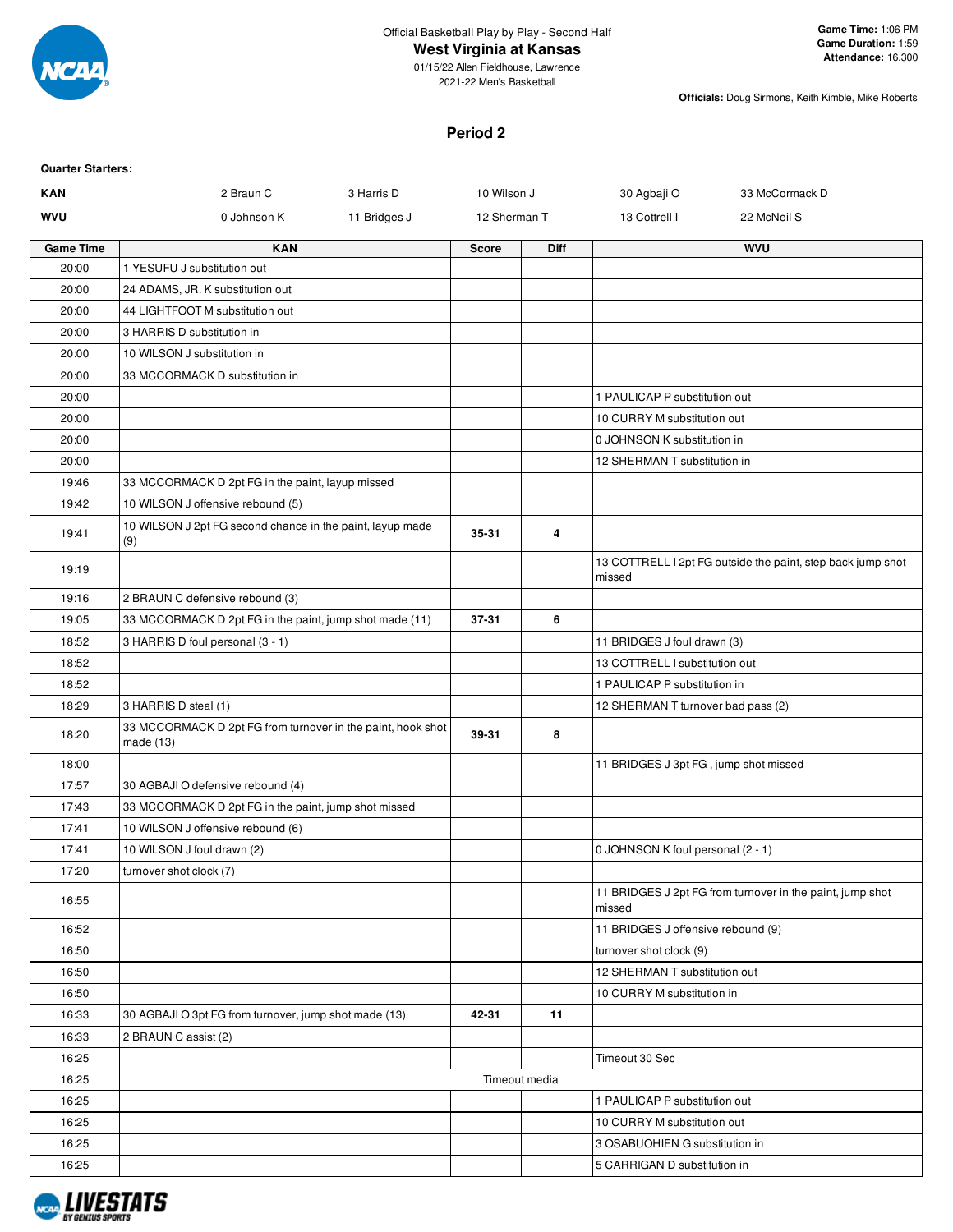

**West Virginia at Kansas**

**Officials:** Doug Sirmons, Keith Kimble, Mike Roberts

2021-22 Men's Basketball

| <b>Game Time</b> | <b>KAN</b>                                                                   | Score | Diff          | wvu                                                                               |
|------------------|------------------------------------------------------------------------------|-------|---------------|-----------------------------------------------------------------------------------|
| 16:12            |                                                                              |       |               | 0 JOHNSON K 2pt FG outside the paint, jump shot missed                            |
| 16:06            | 33 MCCORMACK D defensive rebound (6)                                         |       |               |                                                                                   |
| 16:04            | 30 AGBAJI O 3pt FG, jump shot missed                                         |       |               |                                                                                   |
| 16:01            | 33 MCCORMACK D offensive rebound (7)                                         |       |               |                                                                                   |
| 16:00            | 33 MCCORMACK D foul drawn (3)                                                |       |               | 3 OSABUOHIEN G foul personal (3 - 2)                                              |
| 15:55            | 33 MCCORMACK D 2pt FG second chance in the paint, layup<br>blocked           |       |               |                                                                                   |
| 15:55            |                                                                              |       |               | 5 CARRIGAN D block (1)                                                            |
| 15:52            | 33 MCCORMACK D offensive rebound (8)                                         |       |               |                                                                                   |
| 15:52            | 2 BRAUN C foul offensive (1 - 2)                                             |       |               | 3 OSABUOHIEN G foul drawn (2)                                                     |
| 15:52            | 2 BRAUN C turnover offensive (3)                                             |       |               |                                                                                   |
| 15:52            |                                                                              |       | Timeout media |                                                                                   |
| 15:24            |                                                                              |       |               | 22 MCNEIL S 2pt FG from turnover outside the paint, jump shot<br>missed           |
| 15:20            |                                                                              |       |               | 3 OSABUOHIEN G offensive rebound (6)                                              |
| 15:19            |                                                                              | 42-33 | 9             | 3 OSABUOHIEN G 2pt FG from turnover second chance in the<br>paint, layup made (3) |
| 14:55            | 30 AGBAJI O 3pt FG, jump shot missed                                         |       |               |                                                                                   |
| 14:52            | 33 MCCORMACK D offensive rebound (9)                                         |       |               |                                                                                   |
| 14:50            | 33 MCCORMACK D 2pt FG second chance in the paint, dunk,<br>made (15)         | 44-33 | 11            |                                                                                   |
| 14:50            | 10 WILSON J assist (3)                                                       |       |               |                                                                                   |
| 14:43            | 3 HARRIS D steal (2)                                                         |       |               | 0 JOHNSON K turnover bad pass (2)                                                 |
| 14:37            | 10 WILSON J turnover bad pass (1)                                            |       |               | 5 CARRIGAN D steal (1)                                                            |
| 14:30            |                                                                              | 44-36 | 8             | 11 BRIDGES J 3pt FG fast break from turnover, jump shot made<br>(12)              |
| 14:30            |                                                                              |       |               | 22 MCNEIL S assist (1)                                                            |
| 14:07            | 30 AGBAJI O 3pt FG, jump shot made (16)                                      | 47-36 | 11            |                                                                                   |
| 14:07            | 10 WILSON J assist (4)                                                       |       |               |                                                                                   |
| 13:50            | 10 WILSON J steal (2)                                                        |       |               | 3 OSABUOHIEN G turnover bad pass (1)                                              |
| 13:45            | 3 HARRIS D 2pt FG fast break from turnover in the paint, layup<br>made $(4)$ | 49-36 | 13            |                                                                                   |
| 13:45            | 2 BRAUN C assist (3)                                                         |       |               |                                                                                   |
| 13:35            |                                                                              |       |               | 0 JOHNSON K substitution out                                                      |
| 13:35            |                                                                              |       |               | 5 CARRIGAN D substitution out                                                     |
| 13:35            |                                                                              |       |               | 10 CURRY M substitution in                                                        |
| 13:35            |                                                                              |       |               | 12 SHERMAN T substitution in                                                      |
| 13:26            |                                                                              | 49-38 | 11            | 10 CURRY M 2pt FG outside the paint, pull up jump shot made<br>(12)               |
| 12:57            | 2 BRAUN C 2pt FG in the paint, layup made (4)                                | 51-38 | 13            |                                                                                   |
| 12:57            | 3 HARRIS D assist (3)                                                        |       |               |                                                                                   |
| 12:40            |                                                                              |       |               | 3 OSABUOHIEN G 2pt FG in the paint, jump shot missed                              |
| 12:39            | defensive rebound (31)                                                       |       |               |                                                                                   |
| 12:39            | 3 HARRIS D substitution out                                                  |       |               |                                                                                   |
| 12:39            | 1 YESUFU J substitution in                                                   |       |               |                                                                                   |
| 12:39            |                                                                              |       |               | 11 BRIDGES J substitution out                                                     |
| 12:39            |                                                                              |       |               | 13 COTTRELL I substitution in                                                     |
| 12:24            | 2 BRAUN C 2pt FG in the paint, layup made (6)                                | 53-38 | 15            |                                                                                   |
| 12:24            | 10 WILSON J assist (5)                                                       |       |               |                                                                                   |
| 12:09            |                                                                              | 53-40 | 13            | 22 MCNEIL S 2pt FG outside the paint, jump shot made (8)                          |
| 11:52            | 30 AGBAJI O 3pt FG, jump shot missed                                         |       |               |                                                                                   |
|                  |                                                                              |       |               |                                                                                   |

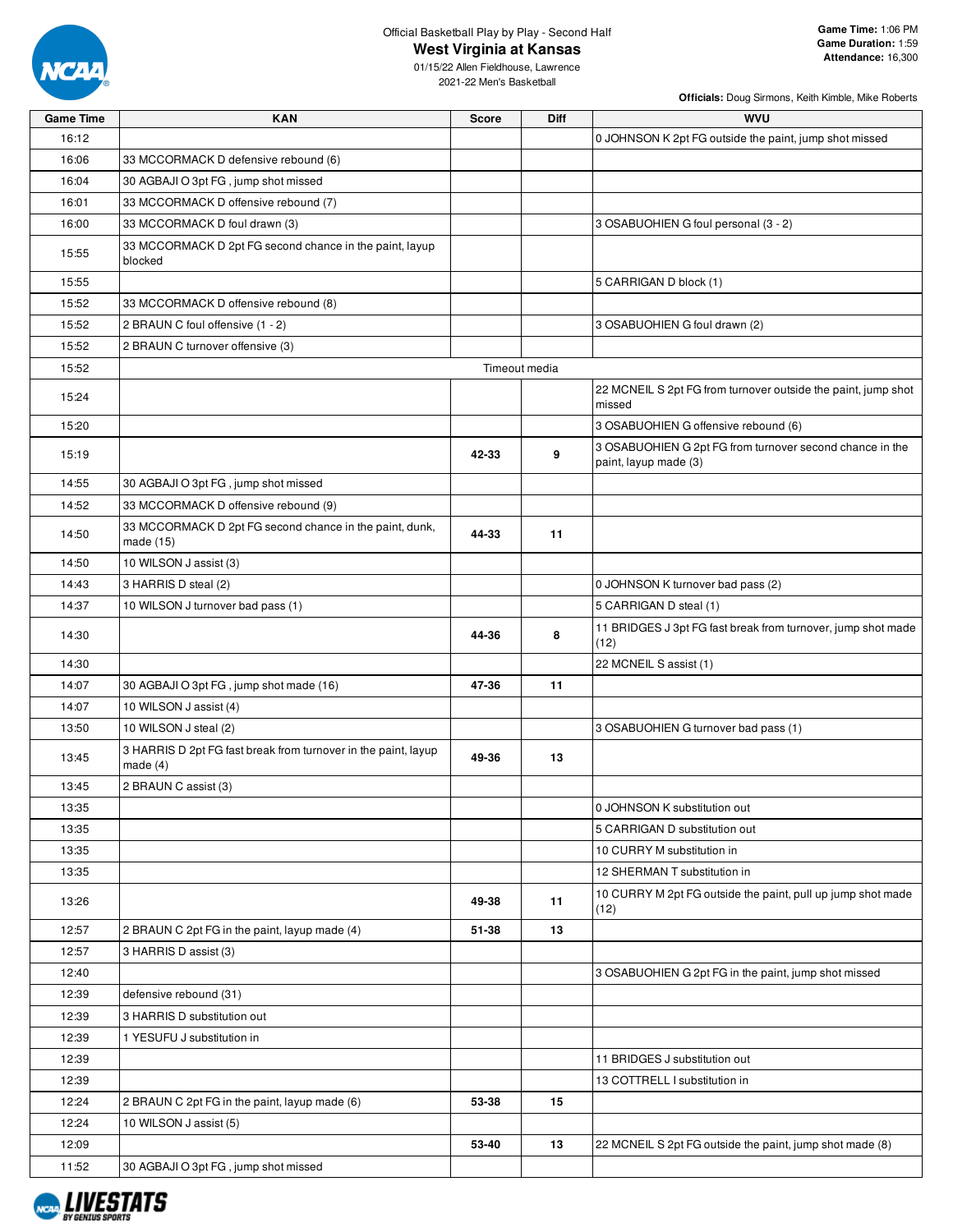

# **West Virginia at Kansas**

2021-22 Men's Basketball

| <b>Game Time</b> | <b>KAN</b>                                                              | <b>Score</b> | <b>Diff</b>   | <b>WVU</b>                                                               |
|------------------|-------------------------------------------------------------------------|--------------|---------------|--------------------------------------------------------------------------|
| 11:49            | 33 MCCORMACK D offensive rebound (10)                                   |              |               |                                                                          |
| 11:48            | 10 WILSON J 2pt FG second chance in the paint, jump shot<br>made $(11)$ | 55-40        | 15            |                                                                          |
| 11:48            | 33 MCCORMACK D assist (2)                                               |              |               |                                                                          |
| 11:31            |                                                                         |              |               | 13 COTTRELL I 2pt FG in the paint, jump shot missed                      |
| 11:28            | 2 BRAUN C defensive rebound (4)                                         |              |               |                                                                          |
| 11:25            | 30 AGBAJI O 2pt FG fast break in the paint, layup made (18)             | 57-40        | 17            |                                                                          |
| 11:25            | 2 BRAUN C assist (4)                                                    |              |               |                                                                          |
| 11:25            | 30 AGBAJI O foul drawn (1)                                              |              |               | 10 CURRY M foul shooting (2 - 3)                                         |
| 11:25            |                                                                         |              | Timeout media |                                                                          |
| 11:25            |                                                                         |              |               | 13 COTTRELL I substitution out                                           |
| 11:25            |                                                                         |              |               | 1 PAULICAP P substitution in                                             |
| 11:25            | 30 AGBAJI O free throw fast break 1 - 1 missed                          |              |               |                                                                          |
| 11:24            |                                                                         |              |               | 3 OSABUOHIEN G defensive rebound (7)                                     |
| 11:09            |                                                                         |              |               | 1 PAULICAP P 2pt FG outside the paint, jump shot missed                  |
| 11:06            |                                                                         |              |               |                                                                          |
|                  | 2 BRAUN C defensive rebound (5)                                         |              |               |                                                                          |
| 10:57            | 33 MCCORMACK D turnover out of bounds (1)                               |              |               |                                                                          |
| 10:43            |                                                                         |              |               | 22 MCNEIL S 2pt FG from turnover outside the paint, jump shot<br>blocked |
| 10:43            | 2 BRAUN C block (3)                                                     |              |               |                                                                          |
| 10:39            | 33 MCCORMACK D defensive rebound (11)                                   |              |               |                                                                          |
| 10:29            | 10 WILSON J 3pt FG, jump shot missed                                    |              |               |                                                                          |
| 10:26            |                                                                         |              |               | 3 OSABUOHIEN G defensive rebound (8)                                     |
| 10:21            |                                                                         |              |               | 22 MCNEIL S 3pt FG, jump shot missed                                     |
| 10:19            | 1 YESUFU J defensive rebound (2)                                        |              |               |                                                                          |
| 10:13            | 10 WILSON J 2pt FG fast break in the paint, layup made (13)             | 59-40        | 19            |                                                                          |
| 10:13            | 1 YESUFU J assist (3)                                                   |              |               |                                                                          |
| 10:06            |                                                                         | 59-42        | 17            | 22 MCNEIL S 2pt FG fast break in the paint, layup made (10)              |
| 10:06            |                                                                         |              |               | 10 CURRY M assist (2)                                                    |
| 09:49            | 1 YESUFU J 2pt FG in the paint, jump shot missed                        |              |               |                                                                          |
| 09:47            | 33 MCCORMACK D offensive rebound (12)                                   |              |               |                                                                          |
| 09:43            | 10 WILSON J 3pt FG second chance, jump shot made (16)                   | 62-42        | 20            |                                                                          |
| 09:43            | 1 YESUFU J assist (4)                                                   |              |               |                                                                          |
| 09:21            |                                                                         | 62-44        | 18            | 3 OSABUOHIEN G 2pt FG in the paint, layup made (5)                       |
| 09:21            | 10 WILSON J foul shooting (1 - 3)                                       |              |               | 3 OSABUOHIEN G foul drawn (3)                                            |
| 09:21            | 33 MCCORMACK D substitution out                                         |              |               |                                                                          |
| 09:21            | 44 LIGHTFOOT M substitution in                                          |              |               |                                                                          |
| 09:21            |                                                                         |              |               | 1 PAULICAP P substitution out                                            |
| 09:21            |                                                                         |              |               | 13 COTTRELL I substitution in                                            |
| 09:20            |                                                                         |              |               | 3 OSABUOHIEN G free throw 1 - 1 missed                                   |
| 09:19            | 30 AGBAJI O defensive rebound (5)                                       |              |               |                                                                          |
| 09:12            | 1 YESUFU J turnover bad pass (2)                                        |              |               | 3 OSABUOHIEN G steal (1)                                                 |
| 09:08            | 10 WILSON J foul shooting (2 - 4)                                       |              |               | 10 CURRY M foul drawn (4)                                                |
| 09:08            |                                                                         | 62-45        | 17            | 10 CURRY M free throw fast break 1 - 2 made (13)                         |
| 09:08            | 1 YESUFU J substitution out                                             |              |               |                                                                          |
| 09:08            | 2 BRAUN C substitution out                                              |              |               |                                                                          |
| 09:08            | 3 HARRIS D substitution in                                              |              |               |                                                                          |
| 09:08            | 55 COLEMAN-LANDS J substitution in                                      |              |               |                                                                          |
| 09:08            |                                                                         |              |               | 3 OSABUOHIEN G substitution out                                          |
| 09:08            |                                                                         |              |               | 11 BRIDGES J substitution in                                             |
|                  |                                                                         |              |               |                                                                          |

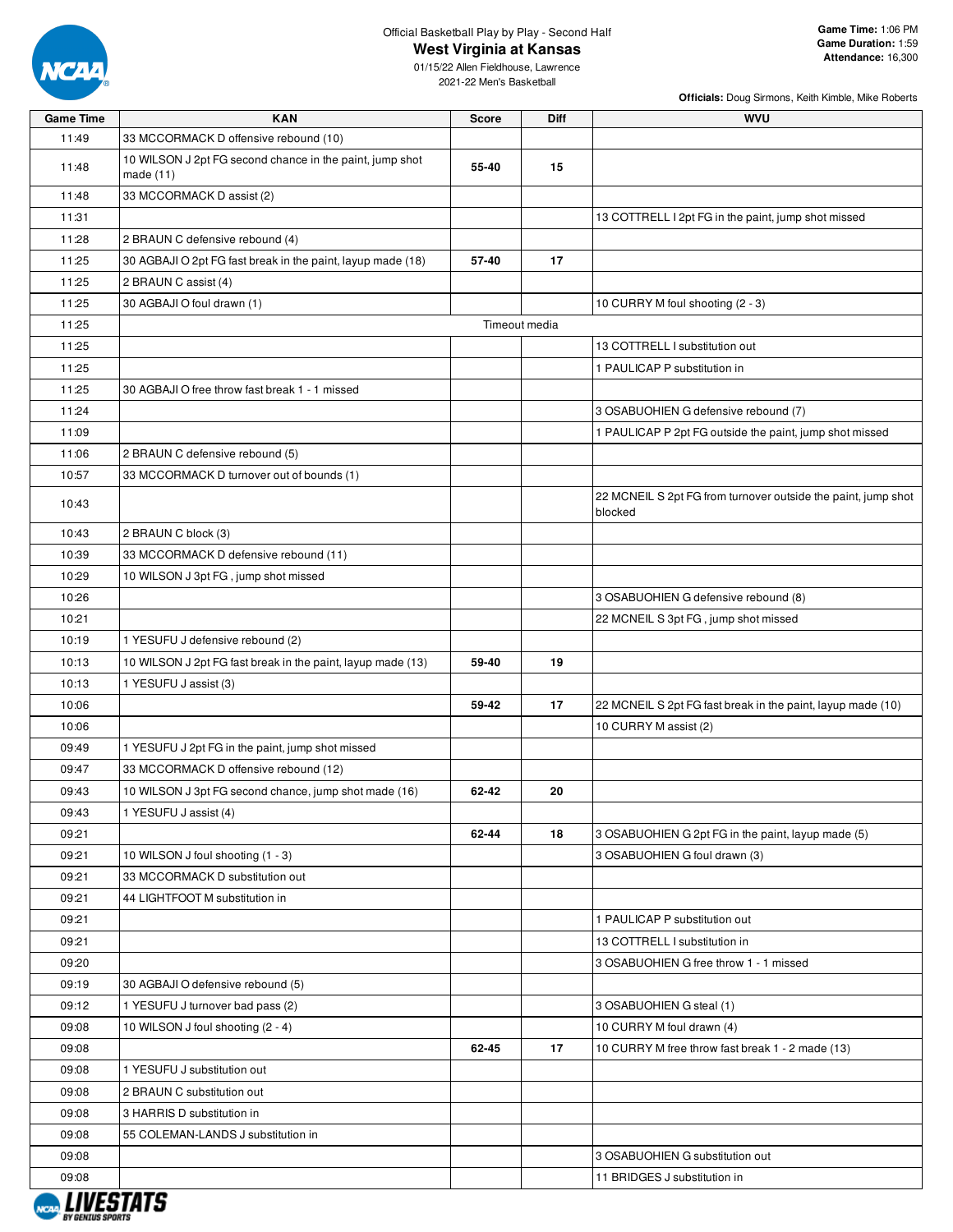

**West Virginia at Kansas**

01/15/22 Allen Fieldhouse, Lawrence 2021-22 Men's Basketball

| <b>Game Time</b> | <b>KAN</b>                                                             | <b>Score</b> | <b>Diff</b>   | <b>WVU</b>                                                        |
|------------------|------------------------------------------------------------------------|--------------|---------------|-------------------------------------------------------------------|
| 09:08            |                                                                        | 62-46        | 16            | 10 CURRY M free throw fast break 2 - 2 made (14)                  |
| 08:48            | 55 COLEMAN-LANDS J 2pt FG in the paint, layup blocked                  |              |               |                                                                   |
| 08:48            |                                                                        |              |               | 11 BRIDGES J block (1)                                            |
| 08:44            |                                                                        |              |               | 10 CURRY M defensive rebound (4)                                  |
| 08:42            |                                                                        | 62-48        | 14            | 10 CURRY M 2pt FG fast break in the paint, layup made (16)        |
| 08:26            | 10 WILSON J 2pt FG in the paint, driving layup made (18)               | 64-48        | 16            |                                                                   |
| 08:04            | 55 COLEMAN-LANDS J foul shooting (2 - 5)                               |              |               | 10 CURRY M foul drawn (5)                                         |
| 08:04            |                                                                        | 64-49        | 15            | 10 CURRY M free throw 1 - 2 made (17)                             |
| 08:04            |                                                                        | 64-50        | 14            | 10 CURRY M free throw 2 - 2 made (18)                             |
| 07:54            | 44 LIGHTFOOT M 2pt FG in the paint, jump shot blocked                  |              |               |                                                                   |
| 07:54            |                                                                        |              |               | 13 COTTRELL I block (1)                                           |
| 07:50            |                                                                        |              |               | 11 BRIDGES J defensive rebound (10)                               |
| 07:34            |                                                                        |              |               | 10 CURRY M 2pt FG outside the paint, jump shot blocked            |
| 07:34            | 10 WILSON J block (1)                                                  |              |               |                                                                   |
| 07:33            |                                                                        |              |               | offensive rebound (31)                                            |
| 07:33            |                                                                        |              | Timeout media |                                                                   |
| 07:33            | 44 LIGHTFOOT M substitution out                                        |              |               |                                                                   |
| 07:33            | 55 COLEMAN-LANDS J substitution out                                    |              |               |                                                                   |
| 07:33            | 2 BRAUN C substitution in                                              |              |               |                                                                   |
| 07:33            | 33 MCCORMACK D substitution in                                         |              |               |                                                                   |
|                  |                                                                        |              |               | 22 MCNEIL S 2pt FG second chance outside the paint, jump          |
| 07:30            |                                                                        |              |               | shot missed                                                       |
| 07:27            | 10 WILSON J defensive rebound (7)                                      |              |               |                                                                   |
| 07:21            | 30 AGBAJI O 2pt FG in the paint, driving layup missed                  |              |               |                                                                   |
| 07:14            | 33 MCCORMACK D offensive rebound (13)                                  |              |               |                                                                   |
| 07:14            | 33 MCCORMACK D 2pt FG second chance in the paint, dunk,<br>made (17)   | 66-50        | 16            |                                                                   |
| 07:01            | 33 MCCORMACK D foul shooting (3 - 6)                                   |              |               | 12 SHERMAN T foul drawn (2)                                       |
| 07:00            |                                                                        |              |               | 12 SHERMAN T free throw 1 - 2 missed                              |
| 07:00            |                                                                        |              |               | offensive dead ball rebound (2)                                   |
| 07:00            |                                                                        | 66-51        | 15            | 12 SHERMAN T free throw 2 - 2 made (3)                            |
| 06:43            | 10 WILSON J 3pt FG, jump shot missed                                   |              |               |                                                                   |
| 06:40            | 33 MCCORMACK D offensive rebound (14)                                  |              |               |                                                                   |
| 06:32            | 3 HARRIS D 2pt FG second chance in the paint, driving layup<br>made(6) | 68-51        | 17            |                                                                   |
| 06:20            |                                                                        | 68-53        | 15            | 10 CURRY M 2pt FG in the paint, layup made (20)                   |
| 06:08            | 33 MCCORMACK D 2pt FG outside the paint, jump shot missed              |              |               |                                                                   |
| 06:04            |                                                                        |              |               | 13 COTTRELL I defensive rebound (3)                               |
| 05:48            |                                                                        |              |               | 10 CURRY M 2pt FG in the paint, jump shot blocked                 |
| 05:48            | 2 BRAUN C block (4)                                                    |              |               |                                                                   |
| 05:48            |                                                                        |              |               | 13 COTTRELL I offensive rebound (4)                               |
| 05:42            |                                                                        |              |               | 11 BRIDGES J 3pt FG second chance, jump shot missed               |
| 05:39            | 10 WILSON J defensive rebound (8)                                      |              |               |                                                                   |
| 05:36            | 10 WILSON J 2pt FG fast break in the paint, dunk, made (20)            | 70-53        | 17            |                                                                   |
| 05:36            | 3 HARRIS D assist (4)                                                  |              |               |                                                                   |
| 05:12            |                                                                        |              |               | 13 COTTRELL I 2pt FG outside the paint, jump shot missed          |
| 05:09            |                                                                        |              |               | 11 BRIDGES J offensive rebound (11)                               |
| 05:06            |                                                                        | 70-55        | 15            | 12 SHERMAN T 2pt FG second chance in the paint, layup made<br>(5) |
| 04:51            | 30 AGBAJI O 2pt FG in the paint, dunk, made (20)                       | 72-55        | 17            |                                                                   |

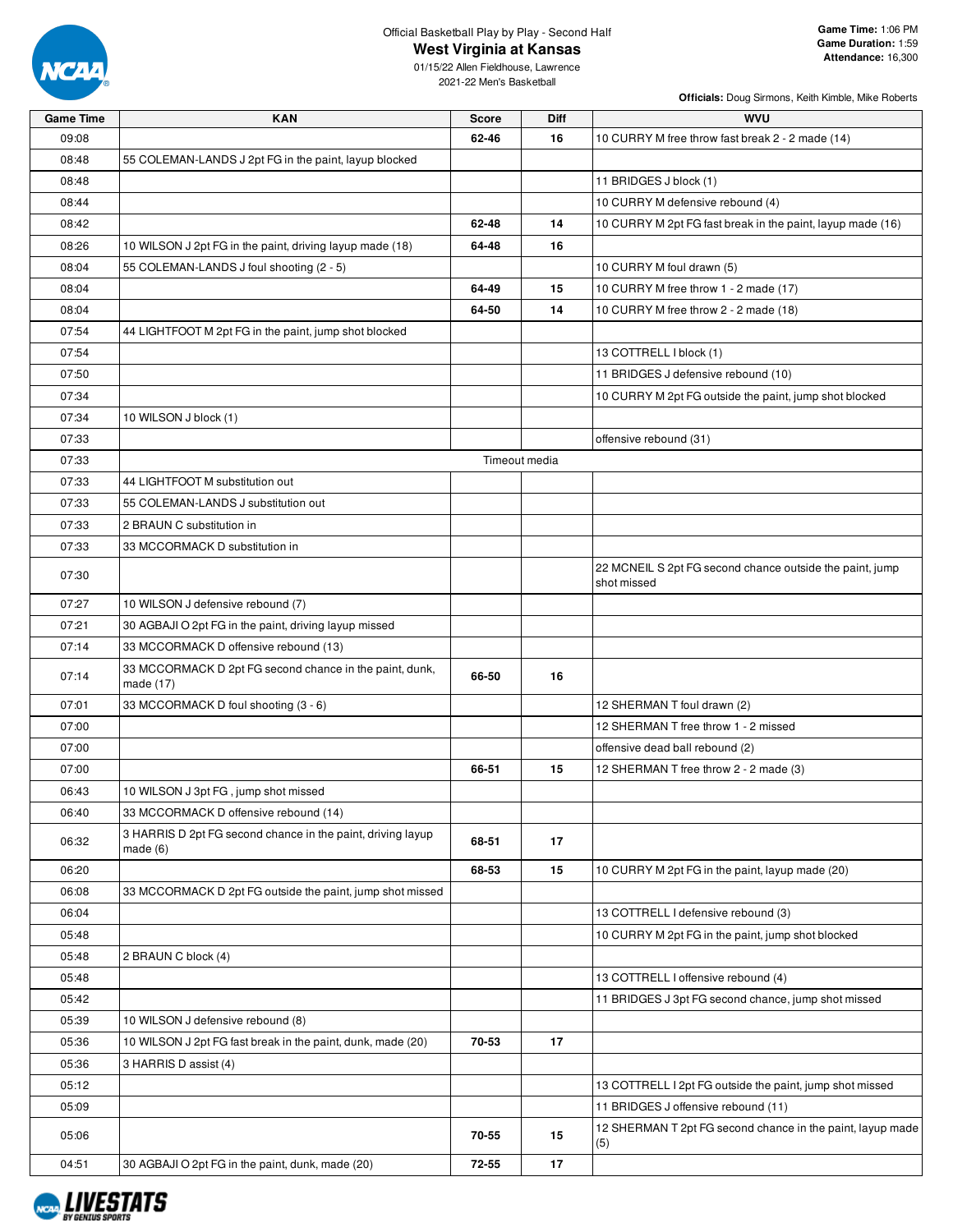

**West Virginia at Kansas**

**Officials:** Doug Sirmons, Keith Kimble, Mike Roberts

| <b>Game Time</b> | <b>KAN</b>                                              | <b>Score</b> | Diff          | <b>WVU</b>                                                                      |
|------------------|---------------------------------------------------------|--------------|---------------|---------------------------------------------------------------------------------|
| 04:51            | 33 MCCORMACK D assist (3)                               |              |               |                                                                                 |
| 04:36            |                                                         |              |               | 10 CURRY M 2pt FG outside the paint, jump shot missed                           |
| 04:33            | 33 MCCORMACK D defensive rebound (15)                   |              |               |                                                                                 |
| 04:14            | 10 WILSON J 3pt FG, jump shot made (23)                 | 75-55        | 20            |                                                                                 |
| 04:14            | 2 BRAUN C assist (5)                                    |              |               |                                                                                 |
| 03:48            |                                                         |              |               | 13 COTTRELL I 3pt FG, jump shot missed                                          |
| 03:45            | 30 AGBAJI O defensive rebound (6)                       |              |               |                                                                                 |
|                  | 33 MCCORMACK D 2pt FG fast break in the paint, alleyoop |              |               |                                                                                 |
| 03:40            | made (19)                                               | 77-55        | 22            |                                                                                 |
| 03:40            | 3 HARRIS D assist (5)                                   |              |               |                                                                                 |
| 03:27            |                                                         | 77-57        | 20            | 10 CURRY M 2pt FG in the paint, jump shot made (22)                             |
| 03:27            | 10 WILSON J foul shooting (3 - 7)                       |              |               | 10 CURRY M foul drawn (6)                                                       |
| 03:27            |                                                         |              | Timeout media |                                                                                 |
| 03:27            |                                                         |              |               | 11 BRIDGES J substitution out                                                   |
| 03:27            |                                                         |              |               | 12 SHERMAN T substitution out                                                   |
| 03:27            |                                                         |              |               | 13 COTTRELL I substitution out                                                  |
| 03:27            |                                                         |              |               | 1 PAULICAP P substitution in                                                    |
| 03:27            |                                                         |              |               | 2 JOHNSON K substitution in                                                     |
| 03:27            |                                                         |              |               | 3 OSABUOHIEN G substitution in                                                  |
| 03:27            |                                                         | 77-58        | 19            | 10 CURRY M free throw 1 - 1 made (23)                                           |
| 03:27            |                                                         |              |               | 10 CURRY M substitution out                                                     |
|                  |                                                         |              |               |                                                                                 |
| 03:27            |                                                         |              |               | 0 JOHNSON K substitution in                                                     |
| 03:14            | 2 BRAUN C 3pt FG, jump shot missed                      |              |               |                                                                                 |
| 03:10            |                                                         |              |               | 1 PAULICAP P defensive rebound (2)                                              |
| 02:50            |                                                         |              |               | 3 OSABUOHIEN G 2pt FG in the paint, layup blocked                               |
| 02:50            | 2 BRAUN C block (5)                                     |              |               |                                                                                 |
| 02:45            |                                                         |              |               | 3 OSABUOHIEN G offensive rebound (9)                                            |
| 02:44            |                                                         |              |               | 3 OSABUOHIEN G 2pt FG second chance in the paint, layup<br>missed               |
| 02:43            | 2 BRAUN C defensive rebound (6)                         |              |               |                                                                                 |
| 02:43            | 33 MCCORMACK D turnover travel (2)                      |              |               |                                                                                 |
| 02:43            |                                                         |              |               | 0 JOHNSON K substitution out                                                    |
| 02:43            |                                                         |              |               | 10 CURRY M substitution in                                                      |
| 02:30            | 2 BRAUN C foul personal (2 - 8)                         |              |               | 3 OSABUOHIEN G foul drawn (4)                                                   |
| 02:30            |                                                         |              |               | 3 OSABUOHIEN G 1&1 free throw 1 missed                                          |
| 02:29            | 30 AGBAJI O defensive rebound (7)                       |              |               |                                                                                 |
| 02:06            | 2 BRAUN C turnover bad pass (4)                         |              |               | 3 OSABUOHIEN G steal (2)                                                        |
| 02:03            | 2 BRAUN C foul shooting (3 - 9)                         |              |               | 2 JOHNSON K foul drawn (1)                                                      |
| 02:03            |                                                         |              |               | 2 JOHNSON K free throw fast break 1 - 2 missed                                  |
| 02:03            |                                                         |              |               | offensive dead ball rebound (3)                                                 |
| 02:03            |                                                         |              |               | 2 JOHNSON K free throw fast break 2 - 2 missed                                  |
| 02:00            |                                                         |              |               | 3 OSABUOHIEN G offensive rebound (10)                                           |
| 01:58            |                                                         |              |               | 3 OSABUOHIEN G 2pt FG from turnover second chance in the<br>paint, layup missed |
| 01:58            | defensive dead ball rebound (2)                         |              |               |                                                                                 |
| 01:37            | 2 BRAUN C foul drawn (1)                                |              |               | 1 PAULICAP P foul shooting (3 - 4)                                              |
| 01:37            | 2 BRAUN C free throw 1 - 2 made (7)                     | 78-58        | 20            |                                                                                 |
| 01:37            | 3 HARRIS D substitution out                             |              |               |                                                                                 |
| 01:37            | 10 WILSON J substitution out                            |              |               |                                                                                 |
| 01:37            | 30 AGBAJI O substitution out                            |              |               |                                                                                 |
|                  |                                                         |              |               |                                                                                 |

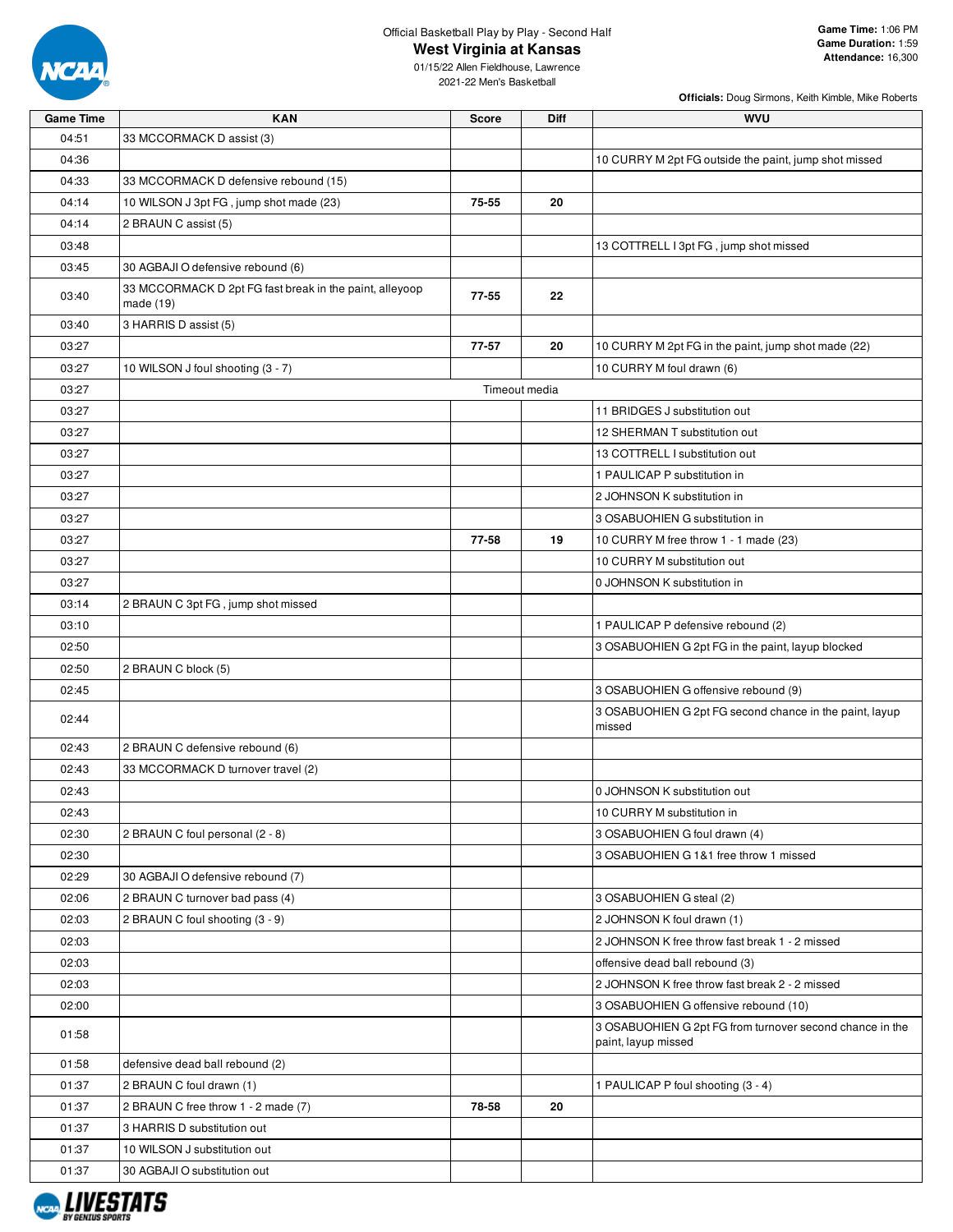

**West Virginia at Kansas**

**Officials:** Doug Sirmons, Keith Kimble, Mike Roberts

| <b>Game Time</b> | <b>KAN</b>                                                                      | <b>Score</b>         | Diff | <b>WVU</b>                                               |
|------------------|---------------------------------------------------------------------------------|----------------------|------|----------------------------------------------------------|
| 01:37            | 33 MCCORMACK D substitution out                                                 |                      |      |                                                          |
| 01:37            | 1 YESUFU J substitution in                                                      |                      |      |                                                          |
| 01:37            | 12 TEAHAN C substitution in                                                     |                      |      |                                                          |
| 01:37            | 24 ADAMS, JR. K substitution in                                                 |                      |      |                                                          |
| 01:37            | 55 COLEMAN-LANDS J substitution in                                              |                      |      |                                                          |
| 01:37            |                                                                                 |                      |      | 22 MCNEIL S substitution out                             |
| 01:37            |                                                                                 |                      |      | 4 KING J substitution in                                 |
| 01:37            | 2 BRAUN C free throw 2 - 2 made (8)                                             | 79-58                | 21   |                                                          |
| 01:37            | 2 BRAUN C substitution out                                                      |                      |      |                                                          |
| 01:37            | 20 JANKOVICH M substitution in                                                  |                      |      |                                                          |
| 01:37            |                                                                                 |                      |      | 1 PAULICAP P substitution out                            |
| 01:37            |                                                                                 |                      |      | 23 NDIAYE S substitution in                              |
| 01:25            |                                                                                 |                      |      | 10 CURRY M 2pt FG in the paint, pull up jump shot missed |
| 01:21            | 12 TEAHAN C defensive rebound (1)                                               |                      |      |                                                          |
| 01:14            | 55 COLEMAN-LANDS J 3pt FG, jump shot made (3)                                   | 82-58                | 24   |                                                          |
| 01:14            | 24 ADAMS, JR. K assist (1)                                                      |                      |      |                                                          |
| 00:58            |                                                                                 |                      |      | 3 OSABUOHIEN G turnover lost ball (2)                    |
| 00:58            |                                                                                 |                      |      | 3 OSABUOHIEN G substitution out                          |
| 00:58            |                                                                                 |                      |      | 45 WILSON S substitution in                              |
| 00:39            | 55 COLEMAN-LANDS J 2pt FG from turnover in the paint,<br>driving layup made (5) | 84-58                | 26   |                                                          |
| 00:39            | 55 COLEMAN-LANDS J foul drawn (1)                                               |                      |      | 4 KING J foul shooting (1 - 5)                           |
| 00:39            | 55 COLEMAN-LANDS J free throw 1 - 1 made (6)                                    | 85-58                | 27   |                                                          |
| 00:23            |                                                                                 |                      |      | 45 WILSON S 2pt FG in the paint, jump shot missed        |
| 00:20            |                                                                                 |                      |      | 45 WILSON S offensive rebound (1)                        |
| 00:20            | 20 JANKOVICH M foul shooting (1 - 10)                                           |                      |      | 45 WILSON S foul drawn (1)                               |
| 00:20            |                                                                                 |                      |      | 45 WILSON S free throw 1 - 2 missed                      |
| 00:20            |                                                                                 |                      |      | offensive dead ball rebound (4)                          |
| 00:20            |                                                                                 | 85-59                | 26   | 45 WILSON S free throw 2 - 2 made (1)                    |
|                  |                                                                                 | <b>END OF GAME</b>   |      |                                                          |
|                  |                                                                                 | <b>KAN 85-59 WVU</b> |      |                                                          |

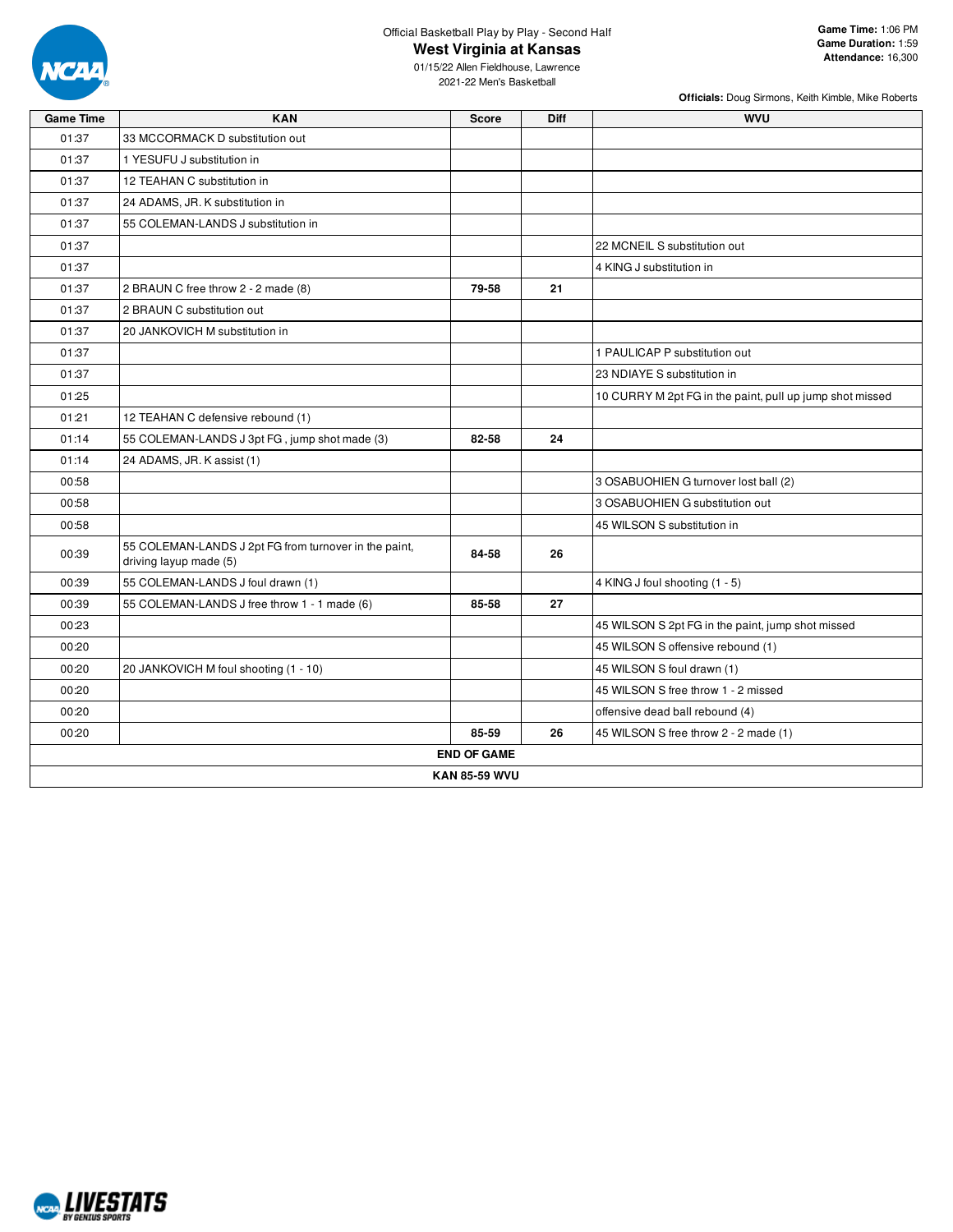

#### Official Basketball Box Score - Second Half **West Virginia at Kansas**

01/15/22 Allen Fieldhouse, Lawrence

2021-22 Men's Basketball

**Officials:** Doug Sirmons, Keith Kimble, Mike Roberts

| West Virginia - 28 |  |
|--------------------|--|
|--------------------|--|

|                       |                              |       | FG               | 3P      | <b>FT</b> |          |           | <b>Rebounds</b> |           | <b>Fouls</b> | <b>TP</b>      |          |           |   |           | <b>AS</b>      |       | <b>ST</b> |  | <b>Blocks</b> | $+/-$ |
|-----------------------|------------------------------|-------|------------------|---------|-----------|----------|-----------|-----------------|-----------|--------------|----------------|----------|-----------|---|-----------|----------------|-------|-----------|--|---------------|-------|
|                       | NO. Name                     | Min   | M-A              | M-A     | M-A       | OR.      | <b>DR</b> | <b>TOT</b>      | <b>PF</b> | <b>FD</b>    |                |          | <b>TO</b> |   | <b>BS</b> | <b>BA</b>      |       |           |  |               |       |
| 11                    | F<br>Jalen Bridges           | 13:02 | 1-4              | $1-3$   | $0-0$     | 2        |           | 3               | 0         |              | 3              | 0        | $\Omega$  | 0 |           | $\Omega$       | $-14$ |           |  |               |       |
| 13                    | <b>Isaiah Cottrell</b><br>F. | 08:16 | $0 - 4$          | $0 - 1$ | $0 - 0$   | 1        |           | $\overline{c}$  | $\Omega$  | $\mathbf 0$  | 0              | 0        | 0         | 0 |           | $\mathbf 0$    | $-10$ |           |  |               |       |
| 0                     | Kedrian Johnson<br>G         | 07:09 | $0 - 1$          | 0-0     | $0-0$     | 0        | 0         | 0               |           | 0            | 0              | 0        |           | 0 | 0         | 0              | -11   |           |  |               |       |
| 12                    | Taz Sherman<br>G             | 13:18 | $1 - 1$          | $0-0$   | $1-2$     | $\Omega$ | $\Omega$  | 0               | $\Omega$  |              | 3              | 0        |           | 0 | 0         | $\mathbf 0$    | $-13$ |           |  |               |       |
| 22                    | Sean McNeil<br>G             | 18:23 | $2-6$            | 0-1     | $0 - 0$   | 0        | 0         | 0               | $\Omega$  | 0            | 4              |          | 0         | 0 | 0         | 1              | $-18$ |           |  |               |       |
|                       | Pauly Paulicap               | 06:21 | $0 - 1$          | $0 - 0$ | $0 - 0$   | 0        |           |                 |           | 0            | 0              | 0        | 0         | 0 | 0         | 0              | $-7$  |           |  |               |       |
| 10                    | Malik Curry                  | 13:16 | $4 - 8$          | $0-0$   | $5 - 5$   | 0        |           |                 |           | 3            | 13             |          | 0         | 0 | 0         | $\overline{c}$ | -16   |           |  |               |       |
| 3                     | Gabe Osabuohien              | 09:45 | $2 - 6$          | $0-0$   | $0 - 2$   | 3        | 2         | 5               |           | 3            | $\overline{4}$ | $\Omega$ | 2         | 2 | 0         | 1              | $-10$ |           |  |               |       |
| 5                     | Dimon Carrigan               | 02:50 | $0 - 0$          | $0-0$   | $0 - 0$   | 0        | 0         | 0               | $\Omega$  | 0            | 0              | 0        | 0         |   |           | $\Omega$       | $-2$  |           |  |               |       |
| 2                     | Kobe Johnson                 | 03:27 | $0 - 0$          | $0-0$   | $0 - 2$   | 0        | 0         | $\Omega$        | $\Omega$  |              | 0              | 0        | 0         | 0 | 0         | 0              | -6    |           |  |               |       |
| 4                     | Jamel King                   | 01:37 | $0 - 0$          | 0-0     | $0-0$     | 0        | 0         | 0               |           | $\Omega$     | 0              | 0        | 0         | 0 | 0         | 0              | -6    |           |  |               |       |
| 23                    | Seny Ndiaye                  | 01:37 | $0 - 0$          | $0 - 0$ | $0 - 0$   | 0        | $\Omega$  | $\Omega$        | $\Omega$  | 0            | 0              | 0        | 0         | 0 | 0         | 0              | -5    |           |  |               |       |
| 45                    | Seth Wilson                  | 00:59 | $0 - 1$          | $0-0$   | $1-2$     |          | 0         |                 | 0         |              |                | 0        | 0         | 0 | 0         | 0              | -2    |           |  |               |       |
|                       | Team<br>0<br>$\Omega$        |       |                  |         |           |          |           |                 |           |              |                |          |           |   |           |                |       |           |  |               |       |
| <b>Totals</b>         |                              |       | $10-32$ 1-5 7-13 |         |           | 8        | 6         | 14              | 5         | 10           | 28             | 2        | 5         | 3 | 3         | 4              | $-24$ |           |  |               |       |
| Technical Fouls::NONE |                              |       |                  |         |           |          |           |                 |           |              |                |          |           |   |           |                |       |           |  |               |       |

|               | <b>Shooting By Period</b> |       |
|---------------|---------------------------|-------|
| ond FG%       | 10-32                     | 31.3% |
| 3PT%          | $1-5$                     | 20.0% |
| FT%           | $7-13$                    | 53.8% |
| <b>GM FG%</b> | 10-32                     | 31.3% |
| 3PT%          | $1-5$                     | 20.0% |
| FT%           | $7-13$                    | 53.8% |

Dead Ball Rebounds: 3, 0

|               | Kansas - 52         |   |       |           |          |         |          |           |                 |              |     |    |      |              |             |             |               |       |
|---------------|---------------------|---|-------|-----------|----------|---------|----------|-----------|-----------------|--------------|-----|----|------|--------------|-------------|-------------|---------------|-------|
|               |                     |   |       | FG        | 3P       | FT      |          |           | <b>Rebounds</b> | <b>Fouls</b> |     | ТP | AS I | <b>TO ST</b> |             |             | <b>Blocks</b> |       |
|               | NO. Name            |   | Min   | M-A       | M-A      | M-A     | OR.      | <b>DR</b> | <b>TOT</b>      | <b>PF</b>    | FD. |    |      |              |             | <b>BS</b>   | <b>BA</b>     | $+/-$ |
| 10            | Jalen Wilson        | F | 18:23 | 7-9       | $2 - 4$  | $0 - 0$ | 2        | 2         | 4               | 3            |     | 16 | 3    |              |             |             | $\Omega$      | 18    |
| 33            | David McCormack     | F | 16:35 | $5-9$     | $0 - 0$  | $0 - 0$ | 7        | 3         | 10              |              |     | 10 | 2    | 2            | $\mathbf 0$ | 0           |               | 22    |
| 2             | Christian Braun     | G | 16:48 | $2-3$     | $0 - 1$  | $2 - 2$ | $\Omega$ | 4         | 4               | 3            |     | 6  | 4    | 2            | $\Omega$    | 3           | $\Omega$      | 22    |
| 3             | Dajuan Harris       | G | 14:52 | $2 - 2$   | $0 - 0$  | $0 - 0$ | $\Omega$ | $\Omega$  | $\mathbf 0$     |              | 0   | 4  | 3    | 0            | 2           | 0           | $\Omega$      | 14    |
| 30            | Ochai Agbaji        | G | 18:23 | $4 - 8$   | $2 - 5$  | $0 - 1$ | $\Omega$ | 4         | 4               | 0            |     | 10 | 0    | 0            | 0           | 0           | 0             | 18    |
|               | Joseph Yesufu       |   | 05:08 | $0 - 1$   | $0-0$    | $0-0$   | $\Omega$ |           | 1               | 0            | 0   | 0  | 2    |              | $\mathbf 0$ | $\mathbf 0$ | 0             | 10    |
| 44            | Mitch Lightfoot     |   | 01:48 | $0 - 1$   | $0 - 0$  | $0-0$   | $\Omega$ | $\Omega$  | $\Omega$        | 0            | 0   | 0  | 0    | 0            | 0           | 0           |               | -4    |
| 55            | Jalen Coleman-Lands |   | 03:12 | $2-3$     | $1 - 1$  | $1 - 1$ | $\Omega$ | $\Omega$  | $\Omega$        |              |     | 6  | 0    | 0            | $\Omega$    | $\Omega$    |               | 3     |
| 12            | Chris Teahan        |   | 01:37 | $0 - 0$   | $0 - 0$  | $0-0$   | $\Omega$ |           |                 | 0            | 0   | 0  | 0    | 0            | $\Omega$    | 0           | 0             | 6     |
| 20            | Michael Jankovich   |   | 01:37 | $0 - 0$   | $0-0$    | $0 - 0$ | $\Omega$ | $\Omega$  | $\Omega$        |              | 0   | 0  | 0    | 0            | $\Omega$    | $\Omega$    | $\Omega$      | 5     |
| 24            | KJ Adams, Jr.       |   | 01:37 | 0-0       | $0-0$    | $0-0$   | $\Omega$ | $\Omega$  | $\Omega$        | 0            | 0   | 0  |      | 0            | 0           | 0           | 0             | 6     |
|               | Team                |   |       |           |          | 0       |          |           |                 |              | 0   |    |      |              |             |             |               |       |
| <b>Totals</b> |                     |   |       | $22 - 36$ | $5 - 11$ | $3 - 4$ | 9        | 16        | 25              | 10           | 5   | 52 | 5    | 7            | 3           | 4           | 3             | 24    |

|                     | <b>Shooting By Period</b> |       |  |  |  |  |  |  |  |  |  |
|---------------------|---------------------------|-------|--|--|--|--|--|--|--|--|--|
| 2 <sup>nd</sup> FG% | 22-36                     | 61.1% |  |  |  |  |  |  |  |  |  |
| 3PT%                | $5 - 11$                  | 45.5% |  |  |  |  |  |  |  |  |  |
| FT%                 | $3-4$                     | 75%   |  |  |  |  |  |  |  |  |  |
| <b>GM FG%</b>       | 22-36                     | 61.1% |  |  |  |  |  |  |  |  |  |
| 3PT%                | $5 - 11$                  | 45.5% |  |  |  |  |  |  |  |  |  |
| FT%                 | $3-4$                     | 75.0% |  |  |  |  |  |  |  |  |  |

Dead Ball Rebounds: 0, 1

|                       | <b>WVU</b><br><b>KAN</b>                                          |                                 |  |  |  |  |  |  |
|-----------------------|-------------------------------------------------------------------|---------------------------------|--|--|--|--|--|--|
| <b>Biggest lead</b>   |                                                                   | 0 $(1st 20:00)$ 27 $(2nd 0:39)$ |  |  |  |  |  |  |
|                       | <b>Best Scoring Run</b> $6(2^{nd} 8:42)$ 9(2 <sup>nd</sup> 16:33) |                                 |  |  |  |  |  |  |
| <b>Lead Changes</b>   |                                                                   |                                 |  |  |  |  |  |  |
| <b>Times Tied</b>     |                                                                   |                                 |  |  |  |  |  |  |
| <b>Time with Lead</b> | 00:00                                                             | 19:46                           |  |  |  |  |  |  |

NCAL LIVESTATS

| <b>Points from</b>    |    | <b>WVU KAN</b> | <b>Period by Period Scoring</b> |            |     |     |     |  |  |  |
|-----------------------|----|----------------|---------------------------------|------------|-----|-----|-----|--|--|--|
| <b>Turnovers</b>      |    | 10             |                                 |            | 1st | 2nd | ΤΩΤ |  |  |  |
| Paint                 | 14 | 34             |                                 |            |     |     |     |  |  |  |
| <b>Second Chancel</b> | 5  | 13             |                                 | <b>WVU</b> | 31  | 28  | 59  |  |  |  |
| <b>Fast Breaks</b>    | 9  | 10             |                                 | <b>KAN</b> |     |     |     |  |  |  |
| <b>Bench</b>          | 18 | 6              |                                 |            | 33  | 52  | 85  |  |  |  |

**Technical Fouls:**:NONE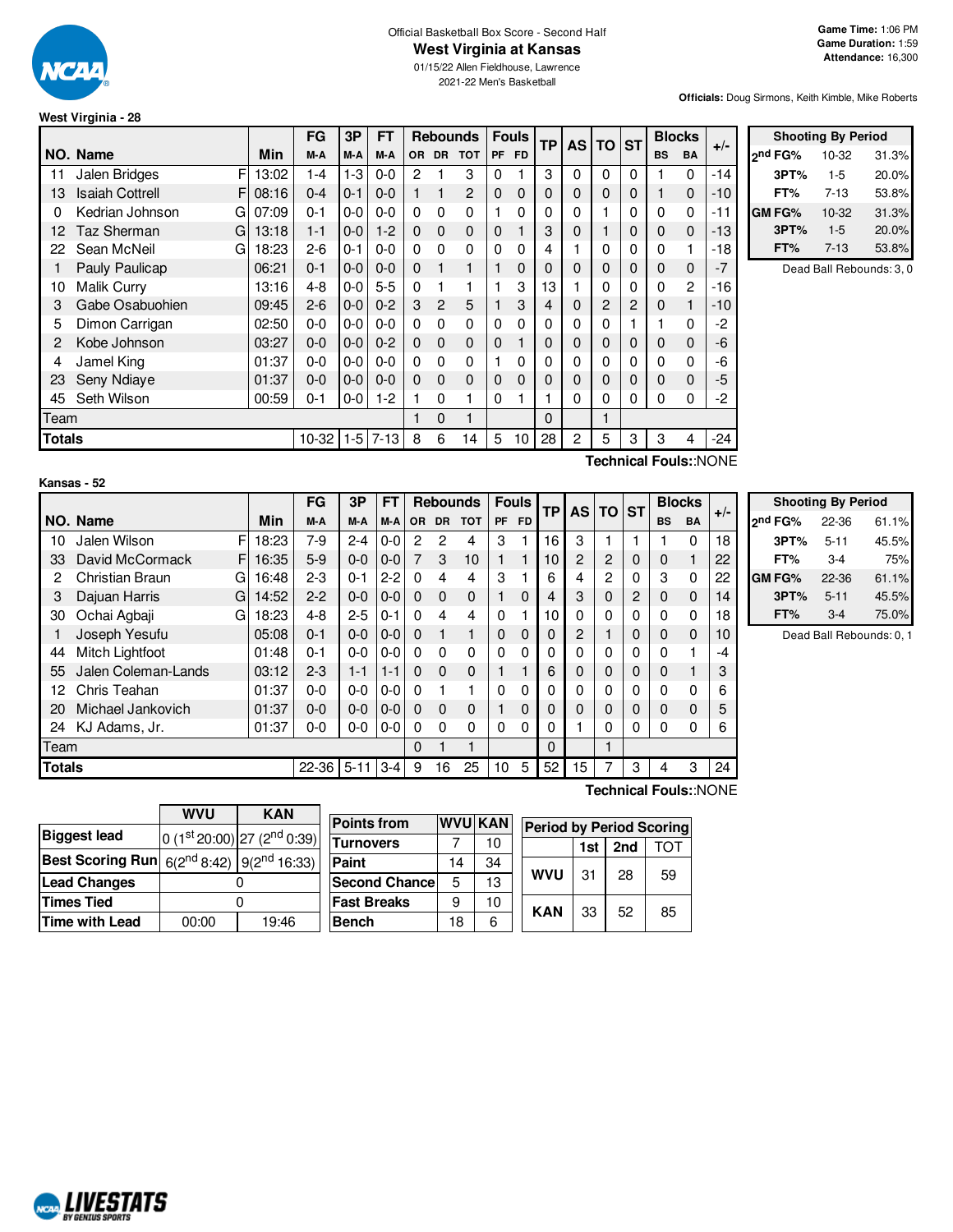

**Officials:** Doug Sirmons, Keith Kimble, Mike Roberts

{ Players => 0, 1, 2, 3, 5, 10, 11, 12, 13, 15, 20, 21, 24, 30, 31, 33, 44, 55; } FG Types => All; Results => All;

{ Players => All; } FG Types => All; Results => All;



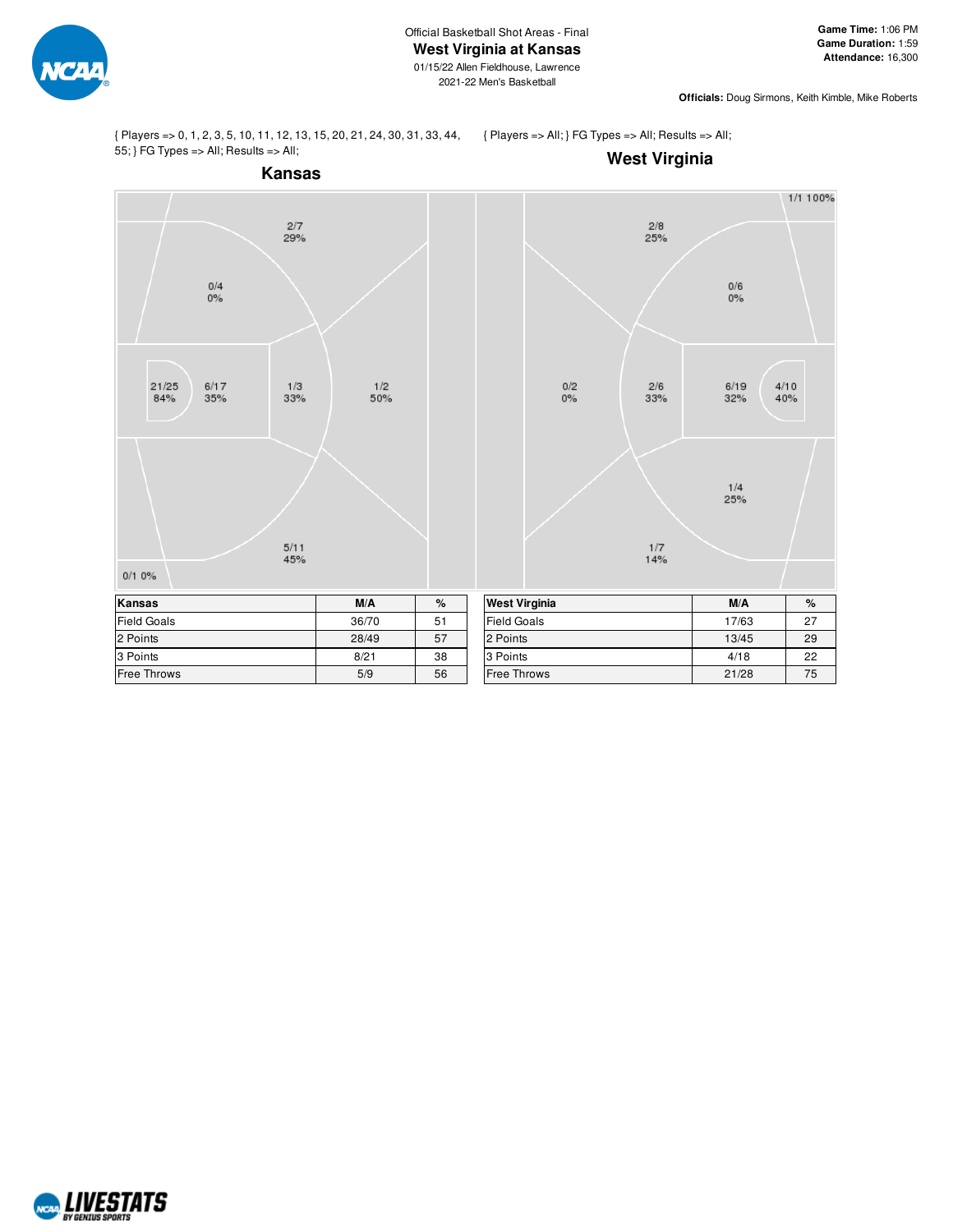

2021-22 Men's Basketball

#### **Officials:** Doug Sirmons, Keith Kimble, Mike Roberts

# **West Virginia**

| <b>No</b>      | <b>Name</b>            |       | Mins  |           | <b>Score</b> |       | <b>Points Diff</b> | Points per Min |      |                | <b>Assists</b> |    | <b>Rebounds</b> |             | <b>Steals</b>  |    | <b>Turnovers</b> |
|----------------|------------------------|-------|-------|-----------|--------------|-------|--------------------|----------------|------|----------------|----------------|----|-----------------|-------------|----------------|----|------------------|
|                |                        | On    | Off   | On        | Off          | On    | Off                | On             | Off  | On             | Off            | On | Off             | On          | Off            | On | Off              |
| $\mathbf 0$    | Kedrian Johnson        | 14:45 | 25:15 | 14 - 29   | $45 - 56$    | $-15$ | $-11$              | 0.95           | 1.78 | $\overline{2}$ | 3              | 13 | 25              | 3           | 3              |    | 5                |
|                | Pauly Paulicap         | 13:22 | 26:38 | $16 - 21$ | $43 - 64$    | $-5$  | $-21$              | 1.20           | 1.61 |                | 4              | 15 | 23              | 2           |                | 4  | 8                |
| $\overline{c}$ | Kobe Johnson           | 06:46 | 33:14 | $7 - 12$  | $52 - 73$    | $-5$  | $-21$              | 1.03           | 1.56 | $\Omega$       | 5              | 10 | 28              |             | 5              |    | 11               |
| 3              | Gabe Osabuohien        | 16:38 | 23:22 | $26 - 38$ | $33 - 47$    | $-12$ | $-14$              | 1.56           | 1.41 | 4              |                | 15 | 23              | 4           | $\overline{2}$ | 5  | ⇁                |
| 4              | Jamel King             | 01:37 | 38:23 | $1 - 7$   | $58 - 78$    | -6    | $-20$              | 0.62           | 1.51 | $\Omega$       | 5              |    | 37              | $\Omega$    | 6              |    | 11               |
| 5              | Dimon Carrigan         | 06:14 | 33:46 | $14 - 14$ | $45 - 71$    | 0     | $-26$              | 2.25           | 1.33 | $\overline{2}$ | 3              | 4  | 34              |             | 5              | 2  | 10               |
| 10             | <b>Malik Curry</b>     | 25:40 | 14:20 | $45 - 59$ | $14 - 26$    | $-14$ | $-12$              | 1.75           | 0.98 | 3              | $\overline{2}$ | 25 | 13              | 3           | 3              | 5  |                  |
| 11             | Jalen Bridges          | 26:06 | 13:54 | $39 - 50$ | $20 - 35$    | $-11$ | $-15$              | 1.49           | 1.44 | 3              | 2              | 24 | 14              | 3           | 3              | 9  | 3                |
| 12             | Taz Sherman            | 29:53 | 10:07 | 48 - 65   | $11 - 20$    | $-17$ | -9                 | .61            | 1.09 | 4              |                | 27 | 11              | 4           | $\overline{2}$ | 8  | 4                |
| 13             | <b>Isaiah Cottrell</b> | 18:57 | 21:03 | $26 - 45$ | $33 - 40$    | $-19$ | $-7$               | 1.37           | 1.57 |                | 4              | 18 | 20              | 3           | 3              | 6  | $6\overline{6}$  |
| 22             | Sean McNeil            | 37:26 | 02:34 | $57 - 76$ | $2 - 9$      | $-19$ | $-7$               | .52            | 0.78 | 5              | $\Omega$       | 36 | $\overline{c}$  | 6           |                | 11 |                  |
| 23             | Seny Ndiaye            | 01:37 | 38:23 | $1 - 6$   | $58 - 79$    | -5    | $-21$              | 0.62           | 1.51 | $\mathbf 0$    | 5              |    | 37              | $\mathbf 0$ | 6              |    | 11               |
| 45             | Seth Wilson            | 00:59 | 39:01 | - 3       | $58 - 82$    | $-2$  | $-24$              | .02            | 1.49 | $\Omega$       | 5              |    | 37              | $\Omega$    | 6              | 0  | 12               |

### **Kansas**

| No             | Name                   |       | <b>Mins</b><br><b>Score</b> |           |           | <b>Points Diff</b> |      | Points per Min |      | <b>Assists</b> |                | <b>Rebounds</b> |     | <b>Steals</b>  |                | <b>Turnovers</b> |                          |
|----------------|------------------------|-------|-----------------------------|-----------|-----------|--------------------|------|----------------|------|----------------|----------------|-----------------|-----|----------------|----------------|------------------|--------------------------|
|                |                        | On    | Off                         | On        | Off       | On                 | Off  | On             | Off  | On             | Off            | On              | Off | On             | Off            | On               | <b>Off</b>               |
| 0              | <b>Bobby Pettiford</b> | 02:55 | 37:05                       | $3 - 8$   | $82 - 51$ | -5                 | 31   | 1.03           | 2.21 | $\Omega$       | 23             | 2               | 45  |                |                | 3                | 10                       |
|                | Joseph Yesufu          | 12:20 | 27:40                       | $27 - 16$ | $58 - 43$ | 11                 | 15   | 2.19           | 2.10 | 8              | 15             | 19              | 28  | 2              | 5              | 4                | 9                        |
| $\overline{c}$ | Christian Braun        | 34:28 | 05:32                       | $75 - 52$ | $10 - 7$  | 23                 | 3    | 2.18           | 1.81 | 22             |                | 43              | 4   | 6              |                | 11               | $\overline{2}$           |
| 3              | Dajuan Harris          | 24:45 | 15:15                       | $55 - 35$ | $30 - 24$ | 20                 | 6    | 2.22           | 1.97 | 15             | 8              | 26              | 21  | 5              | 2              | 6                | $\overline{\phantom{0}}$ |
| 10             | Jalen Wilson           | 31:36 | 08:24                       | $65 - 47$ | $20 - 12$ | 18                 | 8    | 2.06           | 2.38 | 20             | 3              | 37              | 10  | 5              | $\overline{2}$ | 10               | 3                        |
| 12             | Chris Teahan           | 01:37 | 38:23                       | $7 - 1$   | $78 - 58$ | 6                  | 20   | 4.33           | 2.03 |                | 22             |                 | 46  | 0              |                | $\Omega$         | 13                       |
| 20             | Michael Jankovich      | 01:37 | 38:23                       | $6 - 1$   | 79 - 58   | 5                  | 21   | 3.71           | 2.06 |                | 22             |                 | 46  | 0              |                | 0                | 13                       |
| 24             | KJ Adams, Jr.          | 06:18 | 33:42                       | $17 - 5$  | $68 - 54$ | 12                 | 14   | 2.70           | 2.02 | 3              | 20             | 6               | 41  |                | 6              | $\Omega$         | 13                       |
| 30             | Ochai Agbaji           | 37:01 | 02:59                       | 78 - 56   | $7 - 3$   | 22                 | 4    | 2.11           | 2.35 | 22             |                | 43              | 4   |                | 0              | 13               | $\Omega$                 |
| 33             | David McCormack        | 29:25 | 10:35                       | $68 - 35$ | $17 - 24$ | 33                 | $-7$ | 2.31           | 1.61 | 21             | $\overline{2}$ | 39              | 8   | 6              |                | 8                | 5                        |
| 44             | Mitch Lightfoot        | 08:58 | 31:02                       | $10 - 23$ | $75 - 36$ | $-13$              | 39   | 1.12           | 2.42 |                | 22             |                 | 40  |                | 6              | 5                | 8                        |
| 55             | Jalen Coleman-Lands    | 09:00 | 31:00                       | $14 - 16$ | $71 - 43$ | $-2$               | 28   | 1.56           | 2.29 |                | 22             | 11              | 36  | $\overline{2}$ | 5              | 5                | 8                        |

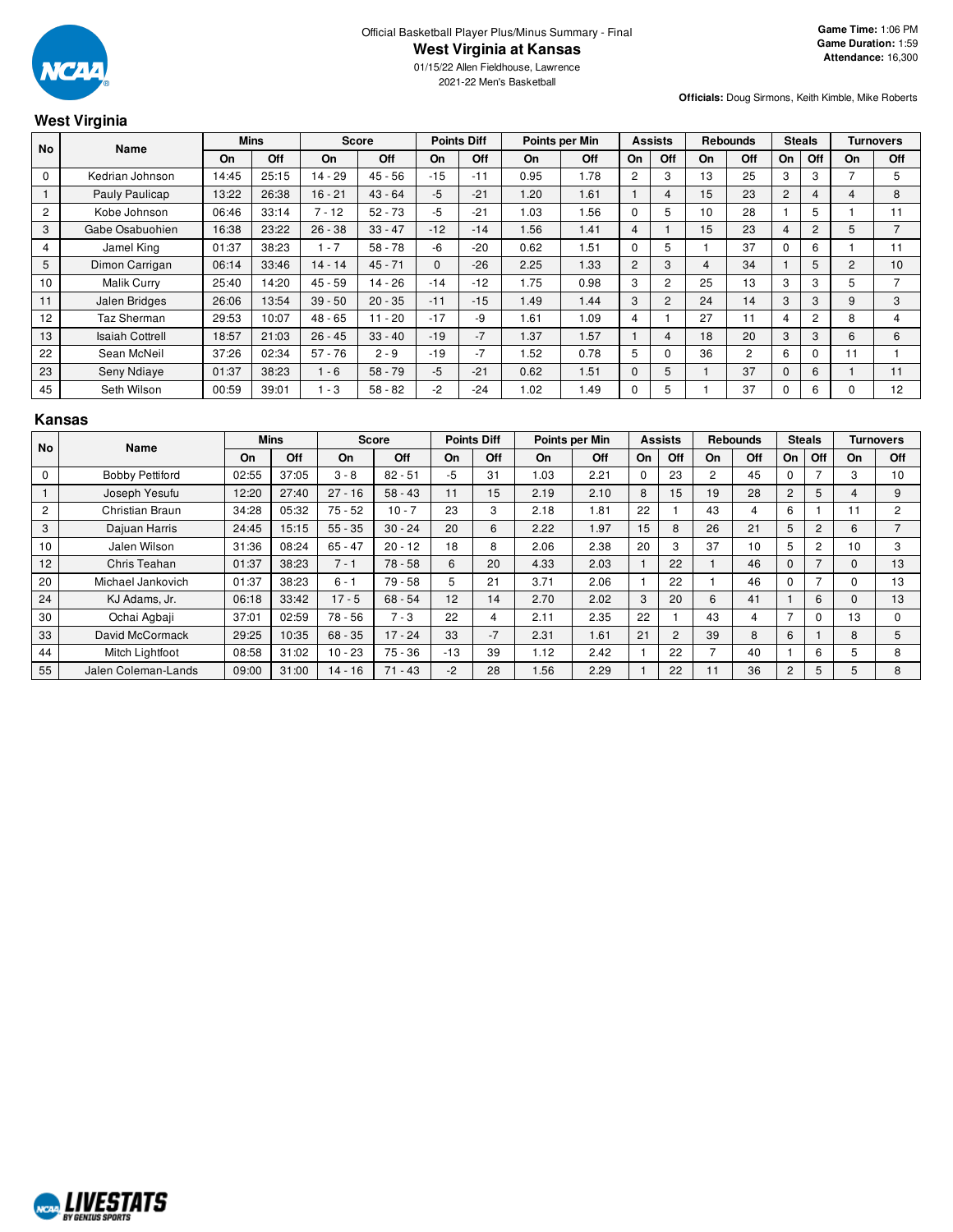

**Officials:** Doug Sirmons, Keith Kimble, Mike Roberts

# Players => AllFG Types=>AllResults=>All **West Virginia**





**Blow Up Chart**



(N) Missed **O** Made

N - Player Number

| <b>West Virginia</b> | M/A   | $\%$ | <b>West Virginia</b>        | M/A       | $\%$ |
|----------------------|-------|------|-----------------------------|-----------|------|
| <b>Field Goals</b>   | 17/63 | 27   | <b>IPoints in the Paint</b> | 20(10/29) | 34   |
| 2 Points             | 13/45 | 29   | <b>Fast Break Points</b>    | 9(5/7)    |      |
| 3 Points             | 4/18  | 22   | Second Chance Points        | 14(9/17)  | 53   |
| <b>Free Throws</b>   | 21/28 | 75   | <b>Effective FG%</b>        | 30        |      |

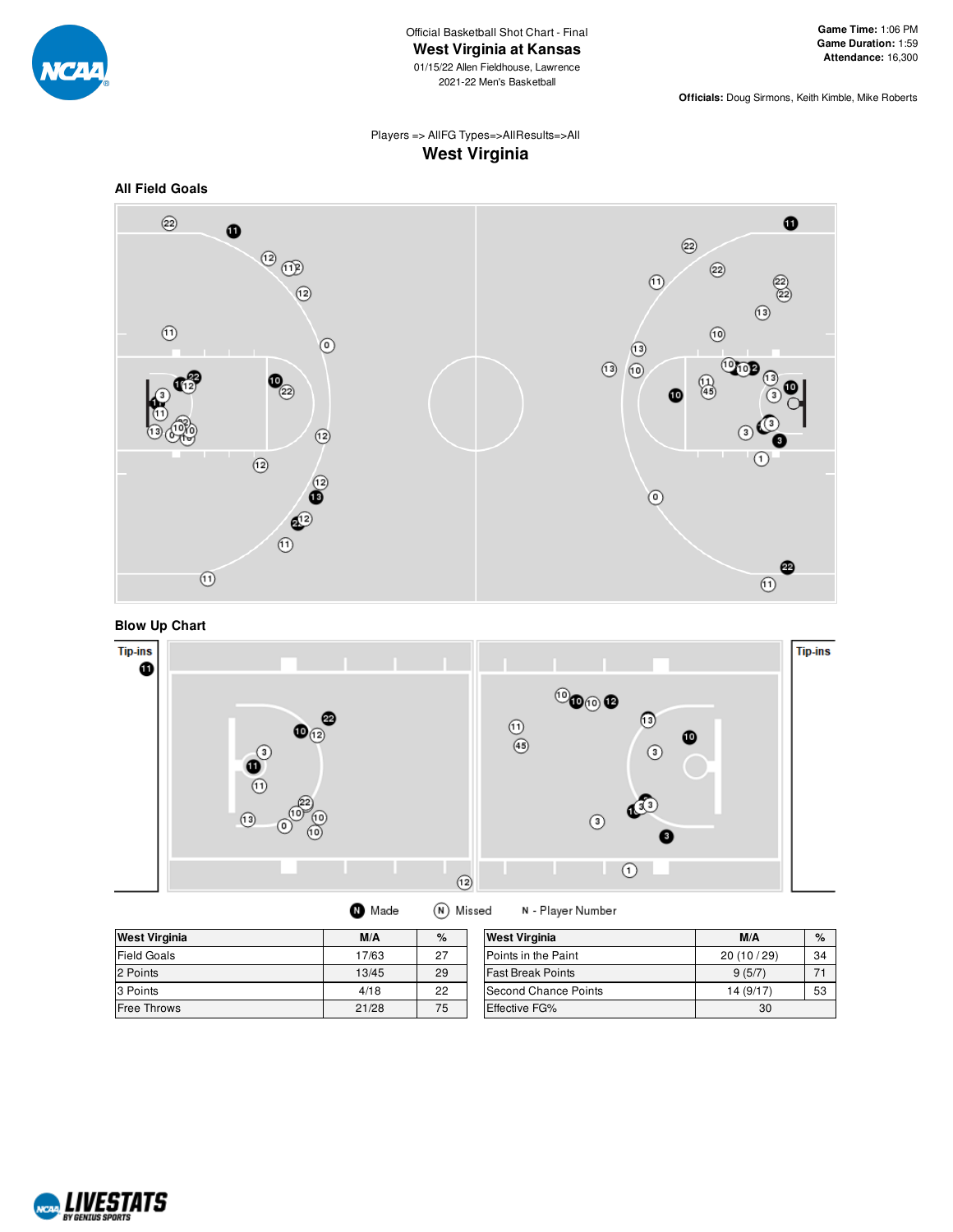

2021-22 Men's Basketball

**Officials:** Doug Sirmons, Keith Kimble, Mike Roberts

#### Players => 0, 1, 2, 3, 5, 10, 11, 12, 13, 15, 20, 21, 24, 30, 31, 33, 44, 55FG Types=>AllResults=>All

**Kansas**







| Made | (N) Missed | N - Playe |
|------|------------|-----------|
|------|------------|-----------|

| <b>Kansas</b>      | M/A   | %  | lKansas                  | M/A       | $\%$ |
|--------------------|-------|----|--------------------------|-----------|------|
| <b>Field Goals</b> | 36/70 | 51 | Points in the Paint      | 54(27/42) | 64   |
| 2 Points           | 28/49 | 57 | <b>Fast Break Points</b> | 16(8/9)   | 89   |
| 3 Points           | 8/21  | 38 | Second Chance Points     | 18 (9/12) | 75   |
| Free Throws        | 5/9   | 56 | <b>Effective FG%</b>     | 57        |      |

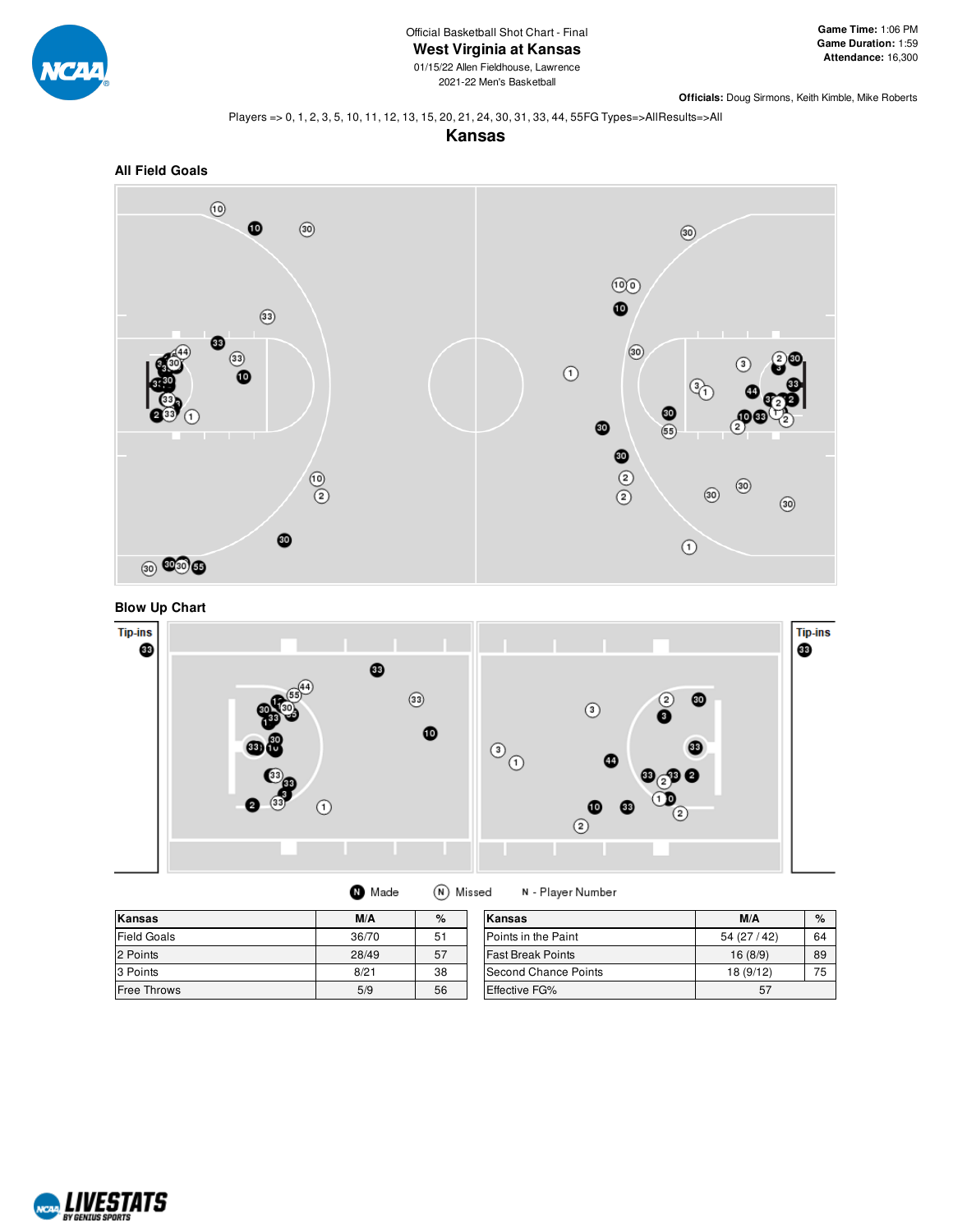

**West Virginia**

2021-22 Men's Basketball

| Lineup                                                                        | Quarter<br>On           | Time<br>On | Quarter<br>Off | Time<br>Off | Time on<br>Court | Score     | <b>Score</b><br><b>Diff</b> |                      |              |              | <b>Reb</b> StilTov Ass | <b>PPP</b> |
|-------------------------------------------------------------------------------|-------------------------|------------|----------------|-------------|------------------|-----------|-----------------------------|----------------------|--------------|--------------|------------------------|------------|
| 0- Johnson K/11- Bridges J/12- Sherman T/13- Cottrell I/22- McNeil S/         | 1                       | 20:00      | $\mathbf{1}$   | 17:39       | 02:21            | $2 - 4$   | $-2$                        | 3                    | $\mathbf 0$  | $\mathbf{2}$ | $\mathbf 0$            | 0.5155     |
| 0- Johnson K/3- Osabuohien G/12- Sherman T/13- Cottrell I/22-<br>McNeil S/    | $\mathbf{1}$            | 17:39      | $\mathbf{1}$   | 14:18       | 03:21            | $6 - 7$   | $-1$                        | 5                    | $\mathbf 0$  | $\mathbf 0$  | 1                      | 1.2000     |
| 5- Carrigan D/ 10- Curry M/ 11- Bridges J/ 12- Sherman T/ 22- McNeil S/       | $\mathbf{1}$            | 14:18      | $\mathbf{1}$   | 12:12       | 02:06            | $7 - 3$   | $\overline{4}$              | $\mathbf{2}$         | $\mathbf 0$  | 0            | $\mathbf{1}$           | 2.4306     |
| 1- Paulicap P/ 10- Curry M/ 11- Bridges J/ 12- Sherman T/ 22- McNeil S/       | $\mathbf{1}$            | 12:12      | $\mathbf{1}$   | 11:02       | 01:10            | $5-0$     | 5                           | $\mathbf{1}$         | $\mathbf{1}$ | 0            | $\mathbf 0$            | 1.5060     |
| 1- Paulicap P/3- Osabuohien G/10- Curry M/12- Sherman T/22-<br>McNeil S/      | $\mathbf{1}$            | 11:02      | $\mathbf{1}$   | 10:26       | 00:36            | $2 - 2$   | $\mathbf 0$                 | 0                    | $\mathbf 0$  | $\mathbf 0$  | 0                      | 2.2727     |
| 3- Osabuohien G/ 10- Curry M/ 11- Bridges J/ 12- Sherman T/ 22-<br>McNeil S/  | $\mathbf{1}$            | 10:26      | $\mathbf{1}$   | 10:21       | 00:05            | $0 - 1$   | $-1$                        | $\mathbf 0$          | $\mathbf 0$  | $\mathbf 0$  | $\mathbf 0$            | 0.0000     |
| 3- Osabuohien G/ 10- Curry M/ 12- Sherman T/ 13- Cottrell I/ 22- McNeil<br>S/ | $\mathbf{1}$            | 10:21      | $\mathbf{1}$   | 10:06       | 00:15            | $0-0$     | $\mathbf 0$                 | $\mathbf{1}$         | $\mathbf 0$  | 1            | $\mathbf 0$            | 0.0000     |
| 0- Johnson K/3- Osabuohien G/12- Sherman T/13- Cottrell I/22-<br>McNeil S/    | $\mathbf{1}$            | 10:06      | $\mathbf{1}$   | 09:09       | 00:57            | $1 - 0$   | $\mathbf{1}$                | $\mathbf{1}$         | $\mathbf{1}$ | $\mathbf 0$  | $\mathbf 0$            | 0.5319     |
| 0- Johnson K/11- Bridges J/12- Sherman T/13- Cottrell I/22- McNeil S/         | $\mathbf{1}$            | 09:09      | $\mathbf{1}$   | 08:12       | 00:57            | $0 - 2$   | $-2$                        | 0                    | 1            | $\mathbf{1}$ | $\mathbf 0$            | 0.0000     |
| 1- Paulicap P/2- Johnson K/10- Curry M/11- Bridges J/22- McNeil S/            | $\mathbf{1}$            | 08:12      | 1              | 06:24       | 01:48            | $2 - 0$   | 2                           | 5                    | $\mathbf 0$  | 0            | $\mathbf{0}$           | 0.6667     |
| 2- Johnson K/3- Osabuohien G/5- Carrigan D/10- Curry M/12-<br>Sherman T/      | $\mathbf{1}$            | 06:24      | $\mathbf{1}$   | 06:24       | 00:00            | $0-0$     | $\mathbf 0$                 | $\mathbf 0$          | $\mathbf 0$  | $\mathbf 0$  | $\mathbf 0$            | 0.0000     |
| 2- Johnson K/5- Carrigan D/10- Curry M/11- Bridges J/12- Sherman T/           | $\mathbf{1}$            | 06:24      | $\mathbf{1}$   | 05:27       | 00:57            | $1 - 2$   | $-1$                        | $\mathbf{1}$         | $\mathsf 0$  | $\mathbf 0$  | $\mathbf 0$            | 0.6944     |
| 5- Carrigan D/10- Curry M/11- Bridges J/12- Sherman T/22- McNeil S/           | $\mathbf{1}$            | 05:27      | $\mathbf{1}$   | 05:06       | 00:21            | $1 - 2$   | $-1$                        | $\mathbf 0$          | $\mathbf 0$  | $\mathbf 0$  | $\Omega$               | 2.2727     |
| 1- Paulicap P/ 10- Curry M/ 11- Bridges J/ 12- Sherman T/ 22- McNeil S/       | $\mathbf{1}$            | 05:06      | $\mathbf{1}$   | 04:29       | 00:37            | $0-0$     | 0                           | $\mathbf{1}$         | $\mathbf 0$  | 0            | 0                      | 0.0000     |
| 3- Osabuohien G/ 10- Curry M/ 11- Bridges J/ 12- Sherman T/ 22-<br>McNeil S/  | $\mathbf{1}$            | 04:29      | $\mathbf{1}$   | 02:50       | 01:39            | $2 - 3$   | $-1$                        | $\mathbf{2}$         | $\mathbf 0$  | 1            | 1                      | 0.5000     |
| 1- Paulicap P/ 10- Curry M/ 12- Sherman T/ 13- Cottrell I/ 22- McNeil S/      | $\mathbf{1}$            | 02:50      | $\mathbf{1}$   | 01:37       | 01:13            | $0-5$     | -5                          | $\mathbf{1}$         | $\mathbf 0$  | $\mathbf{1}$ | $\mathbf 0$            | 0.0000     |
| 1- Paulicap P/2- Johnson K/10- Curry M/13- Cottrell I/22- McNeil S/           | $\mathbf{1}$            | 01:37      | $\mathbf{1}$   | 01:03       | 00:34            | $2 - 2$   | 0                           | 0                    | $\mathbf 0$  | 0            | $\mathbf{0}$           | 1.0638     |
| 1- Paulicap P/ 10- Curry M/ 11- Bridges J/ 13- Cottrell I/ 22- McNeil S/      | $\mathbf{1}$            | 01:03      | $\overline{c}$ | 20:00       | 01:03            | $0-0$     | 0                           | $\mathbf{1}$         | $\mathbf 0$  | $\mathbf{1}$ | $\mathbf 0$            | 0.0000     |
| 0- Johnson K/11- Bridges J/12- Sherman T/13- Cottrell I/22- McNeil S/         | $\overline{c}$          | 20:00      | $\overline{2}$ | 18:52       | 01:08            | $0 - 4$   | $-4$                        | $\mathbf 0$          | $\mathbf 0$  | 0            | $\mathbf 0$            | 0.0000     |
| 0- Johnson K/1- Paulicap P/11- Bridges J/12- Sherman T/22- McNeil<br>S/       | $\mathbf{2}$            | 18:52      | $\overline{c}$ | 16:50       | 02:02            | $0 - 2$   | $-2$                        | $\mathbf{1}$         | $\mathbf 0$  | $\mathbf{2}$ | $\mathbf 0$            | 0.0000     |
| 0- Johnson K/1- Paulicap P/10- Curry M/11- Bridges J/22- McNeil S/            | $\overline{c}$          | 16:50      | $\overline{2}$ | 16:25       | 00:25            | $0 - 3$   | -3                          | 0                    | $\mathbf 0$  | 0            | 0                      | 0.0000     |
| 0- Johnson K/3- Osabuohien G/5- Carrigan D/11- Bridges J/22-<br>McNeil S/     | $\mathbf{2}$            | 16:25      | $\overline{c}$ | 13:35       | 02:50            | $5 - 7$   | $-2$                        | $\mathbf{1}$         | $\mathbf{1}$ | 2            | 1                      | 1.0000     |
| 3- Osabuohien G/ 10- Curry M/ 11- Bridges J/ 12- Sherman T/ 22-<br>McNeil S/  | 2                       | 13:35      | $\overline{c}$ | 12:39       | 00:56            | $2 - 2$   | $\mathbf 0$                 | $\mathbf 0$          | $\mathbf 0$  | $\mathbf 0$  | $\mathbf 0$            | 1.0000     |
| 3- Osabuohien G/ 10- Curry M/ 12- Sherman T/ 13- Cottrell I/ 22- McNeil<br>S/ | $\mathbf{2}^{\prime}$   | 12:39      | $\mathbf{2}$   | 11:25       | 01:14            | $2 - 6$   | $-4$                        | $\mathbf 0$          | $\mathbf 0$  | $\mathbf 0$  | $\mathbf 0$            | 1.0000     |
| 1- Paulicap P/3- Osabuohien G/10- Curry M/12- Sherman T/22-<br>McNeil S/      | $\mathbf{2}$            | 11:25      | $\overline{c}$ | 09:21       | 02:04            | $4 - 5$   | $-1$                        | $\mathbf{2}^{\circ}$ | $\mathbf 0$  | 0            | $\mathbf{1}$           | 0.8000     |
| 3- Osabuohien G/ 10- Curry M/ 12- Sherman T/ 13- Cottrell I/ 22- McNeil<br>S/ | $\overline{2}$          | 09:21      | $\overline{2}$ | 09:08       | 00:13            | $1 - 0$   | 1                           | $\mathbf 0$          | $\mathbf{1}$ | $\mathbf 0$  | $\mathbf 0$            | 1.1364     |
| 10- Curry M/ 11- Bridges J/ 12- Sherman T/ 13- Cottrell I/ 22- McNeil S/      | $\overline{c}$          | 09:08      | $\overline{c}$ | 03:27       | 05:41            | $12 - 15$ | -3                          | 6                    | 0            | 0            | 0                      | 1.1765     |
| 1- Paulicap P/2- Johnson K/3- Osabuohien G/10- Curry M/22- McNeil<br>S/       | $\overline{2}$          | 03:27      | $\mathbf{2}$   | 03:27       | 00:00            | $1 - 0$   | $\mathbf{1}$                | $\mathbf{0}$         | $\mathbf 0$  | $\mathbf 0$  | $\mathbf 0$            | 2.2727     |
| 0- Johnson K/1- Paulicap P/2- Johnson K/3- Osabuohien G/22-<br>McNeil S/      | $\overline{c}$          | 03:27      | $\overline{c}$ | 02:43       | 00:44            | $0-0$     | 0                           | $\overline{2}$       | $\mathbf 0$  | $\mathbf 0$  | $\mathbf 0$            | 0.0000     |
| 1- Paulicap P/2- Johnson K/3- Osabuohien G/10- Curry M/22- McNeil<br>S/       | $\mathbf{2}$            | 02:43      | $\overline{c}$ | 01:37       | 01:06            | 0-1       | -1                          | $\mathbf{1}$         | 1            | 0            | $\mathbf 0$            | 0.0000     |
| 1- Paulicap P/2- Johnson K/3- Osabuohien G/4- King J/10- Curry M/             | $\overline{c}$          | 01:37      | $\overline{c}$ | 01:37       | 00:00            | $0 - 1$   | -1                          | 0                    | $\mathbf 0$  | 0            | 0                      | 0.0000     |
| 2- Johnson K/3- Osabuohien G/4- King J/10- Curry M/23- Ndiaye S/              | $\overline{\mathbf{c}}$ | 01:37      | $\overline{c}$ | 00:58       | 00:38            | $0 - 3$   | $-3$                        | 0                    | $\mathbf 0$  |              | 0                      | 0.0000     |
| 2- Johnson K/4- King J/10- Curry M/23- Ndiaye S/45- Wilson S/                 | $\overline{c}$          | 00:58      | $\mathbf{2}$   | 00:00       | 00:59            | $1 - 3$   | $-2$                        | $\mathbf{1}$         | $\mathbf 0$  | $\mathbf 0$  | $\mathbf 0$            | 1.1364     |

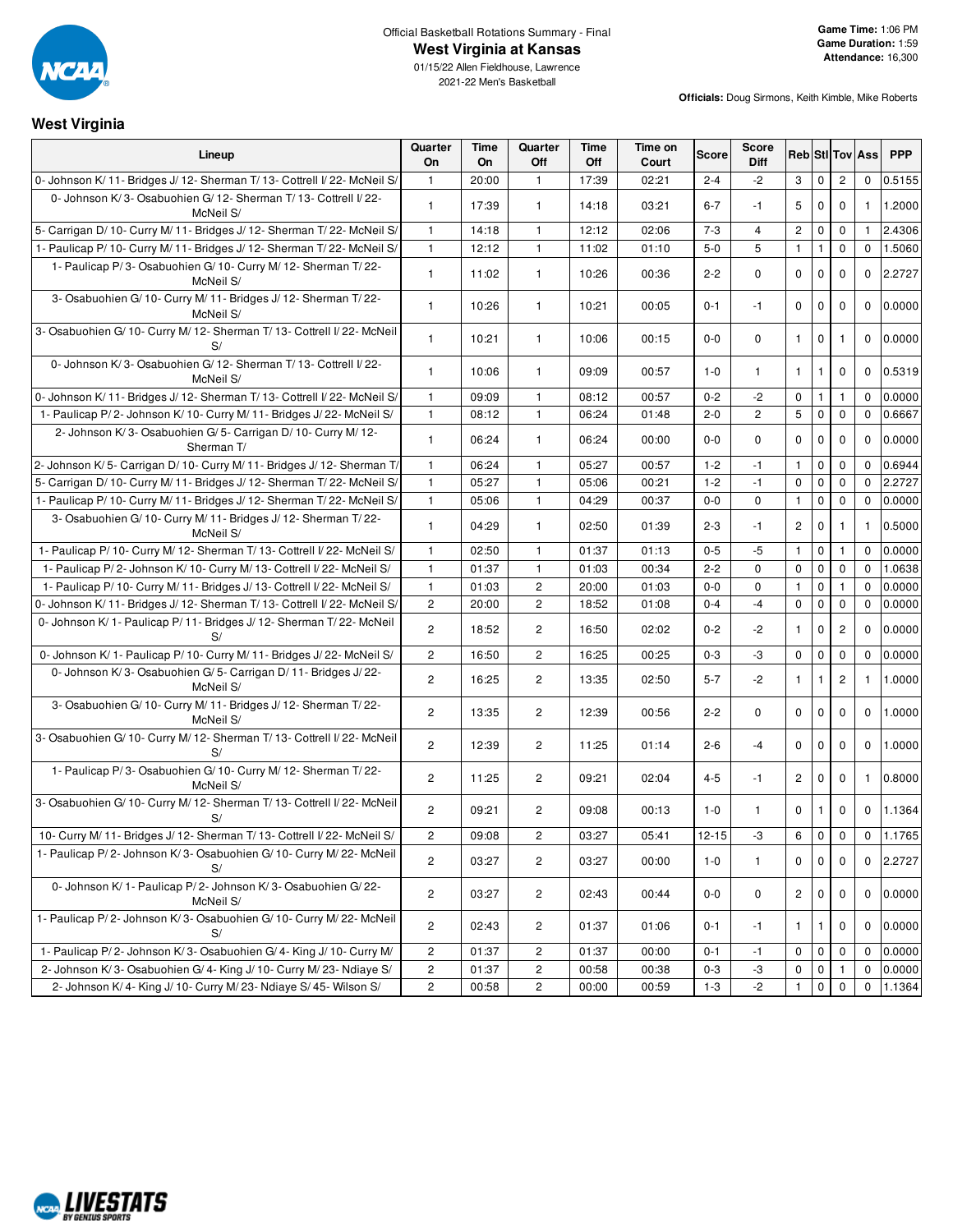

**Kansas**

01/15/22 Allen Fieldhouse, Lawrence 2021-22 Men's Basketball

| Lineup                                                                                    | Quarter<br>On         | Time<br>On | Quarter<br>Off | <b>Time</b><br>Off | Time on<br>Court | Score    | <b>Score</b><br><b>Diff</b> |                |              |                | <b>Reb</b> StilTov Ass | <b>PPP</b> |
|-------------------------------------------------------------------------------------------|-----------------------|------------|----------------|--------------------|------------------|----------|-----------------------------|----------------|--------------|----------------|------------------------|------------|
| 2- Braun C/3- Harris D/10- Wilson J/30- Agbaji O/33- McCormack D/                         | $\mathbf{1}$          | 20:00      | $\mathbf{1}$   | 14:18              | 05:42            | $11 - 8$ | 3                           | 5              |              | $\Omega$       | 4                      | 1.3750     |
| 0- Pettiford B/2- Braun C/10- Wilson J/30- Agbaji O/44- Lightfoot M/                      | $\mathbf{1}$          | 14:18      | $\mathbf{1}$   | 12:12              | 02:06            | $3 - 7$  | $-4$                        | $\Omega$       | $\Omega$     |                | $\Omega$               | 0.7500     |
| 2- Braun C/3- Harris D/30- Agbaji O/44- Lightfoot M/55- Coleman-Lands<br>J                | $\mathbf{1}$          | 12:12      | $\mathbf{1}$   | 11:51              | 00:21            | $0 - 4$  | $-4$                        | $\Omega$       | $\Omega$     |                | $\mathbf{0}$           | 0.0000     |
| 0- Pettiford B/2- Braun C/30- Agbaji O/44- Lightfoot M/55- Coleman-<br>Lands J/           | $\mathbf{1}$          | 11:51      | $\mathbf{1}$   | 11:02              | 00:49            | $0 - 1$  | $-1$                        | $\overline{2}$ | $\mathbf{0}$ | $\overline{2}$ | $\Omega$               | 0.0000     |
| 1- Yesufu J/2- Braun C/30- Agbaji O/44- Lightfoot M/55- Coleman-Lands<br>J/               | $\mathbf{1}$          | 11:02      | $\mathbf{1}$   | 10:48              | 00:14            | $0-0$    | $\Omega$                    | $\Omega$       | $\Omega$     | $\Omega$       | $\Omega$               | 0.0000     |
| 1- Yesufu J/2- Braun C/30- Agbaji O/33- McCormack D/55- Coleman-<br>Lands $J/$            | $\mathbf{1}$          | 10:48      | $\mathbf{1}$   | 10:06              | 00:42            | $3 - 2$  | $\mathbf{1}$                | $\overline{2}$ |              | $\mathbf{0}$   | $\Omega$               | 1.2295     |
| 1- Yesufu J/ 10- Wilson J/ 30- Agbaji O/ 33- McCormack D/ 55- Coleman-<br>Lands J/        | $\mathbf{1}$          | 10:06      | $\mathbf{1}$   | 07:46              | 02:20            | $2 - 1$  | $\mathbf{1}$                | 3              |              | $\overline{2}$ | $\mathbf 0$            | 0.4000     |
| 1- Yesufu J/2- Braun C/10- Wilson J/33- McCormack D/55- Coleman-<br>Lands J/              | $\mathbf{1}$          | 07:46      | $\mathbf{1}$   | 06:24              | 01:22            | $0 - 2$  | $-2$                        | 3              | 0            | $\Omega$       | $\Omega$               | 0.0000     |
| 1- Yesufu J/2- Braun C/10- Wilson J/30- Agbaji O/33- McCormack D/                         | $\mathbf{1}$          | 06:24      | $\mathbf{1}$   | 05:27              | 00:57            | $2 - 1$  | $\mathbf{1}$                | $\mathbf{1}$   | $\Omega$     | $\Omega$       | $\mathbf{1}$           | 1.0000     |
| 2- Braun C/3- Harris D/10- Wilson J/30- Agbaji O/44- Lightfoot M/                         | $\mathbf{1}$          | 05:27      | $\mathbf{1}$   | 04:41              | 00:46            | $2 - 1$  | $\mathbf{1}$                | $\mathbf{1}$   | $\mathbf{0}$ | $\Omega$       | 1                      | 1.3889     |
| 2- Braun C/3- Harris D/24- Adams, Jr. K/30- Agbaji O/44- Lightfoot M/                     | $\mathbf{1}$          | 04:41      | $\mathbf{1}$   | 02:50              | 01:51            | $3 - 2$  | $\mathbf{1}$                | 2              |              | $\mathbf 0$    | $\Omega$               | 0.7732     |
| 2- Braun C/3- Harris D/24- Adams, Jr. K/30- Agbaji O/33- McCormack D/                     | $\mathbf{1}$          | 02:50      | $\mathbf{1}$   | 01:37              | 01:13            | $5-0$    | 5                           | $\mathbf{1}$   | $\Omega$     | $\Omega$       |                        | 2.0492     |
| 1- Yesufu J/2- Braun C/24- Adams, Jr. K/30- Agbaji O/33- McCormack D/                     | $\mathbf{1}$          | 01:37      | $\mathbf{1}$   | 01:03              | 00:34            | $2 - 0$  | $\overline{2}$              | $\mathbf{1}$   | $\mathbf 0$  | $\Omega$       |                        | 2.0000     |
| 1- Yesufu J/2- Braun C/24- Adams, Jr. K/30- Agbaji O/44- Lightfoot M/                     | $\mathbf{1}$          | 01:03      | $\overline{2}$ | 20:00              | 01:03            | $0 - 2$  | $-2$                        | $\mathbf{1}$   | $\Omega$     | $\Omega$       | $\Omega$               | 0.0000     |
| 2- Braun C/3- Harris D/10- Wilson J/30- Agbaji O/33- McCormack D/                         | $\overline{2}$        | 20:00      | $\overline{2}$ | 12:39              | 07:21            | $18-7$   | 11                          | 9              | 3            | 3              | 5                      | 1.6364     |
| 1- Yesufu J/2- Braun C/10- Wilson J/30- Agbaji O/33- McCormack D/                         | $\overline{c}$        | 12:39      | $\overline{c}$ | 09:21              | 03:18            | $11 - 6$ | 5                           | 6              | $\mathbf{0}$ | 1              | 5                      | 1.4785     |
| 1- Yesufu J/2- Braun C/10- Wilson J/30- Agbaji O/44- Lightfoot M/                         | $\mathbf{2}^{\prime}$ | 09:21      | $\overline{2}$ | 09:08              | 00:13            | $0 - 1$  | $-1$                        | $\mathbf{1}$   | $\mathbf{0}$ |                | $\Omega$               | 0.0000     |
| 3- Harris D/ 10- Wilson J/ 30- Agbaji O/ 44- Lightfoot M/ 55- Coleman-Lands<br>$\cdot$ I/ | $\overline{2}$        | 09:08      | $\overline{c}$ | 07:33              | 01:35            | $2 - 5$  | -3                          | $\Omega$       | $\mathbf 0$  | $\mathbf 0$    | $\Omega$               | 0.6667     |
| 2- Braun C/3- Harris D/10- Wilson J/30- Agbaii O/33- McCormack D/                         | $\mathbf{2}^{\prime}$ | 07:33      | $\overline{2}$ | 01:37              | 05:56            | $14-8$   | 6                           | 8              | $\Omega$     | $\overline{c}$ | $\overline{4}$         | 1.3410     |
| 1- Yesufu J/2- Braun C/12- Teahan C/24- Adams, Jr. K/55- Coleman-<br>Lands J/             | $\overline{2}$        | 01:37      | $\overline{2}$ | 01:37              | 00:00            | $1 - 0$  | $\mathbf{1}$                | $\Omega$       | $\Omega$     | $\Omega$       | $\Omega$               | 2.2727     |
| 1- Yesufu J/ 12- Teahan C/ 20- Jankovich M/ 24- Adams, Jr. K/ 55-<br>Coleman-Lands J/     | $\overline{c}$        | 01:37      | $\overline{2}$ | 00:00              | 01:37            | $6 - 1$  | 5                           | $\mathbf{1}$   | $\mathbf 0$  | $\mathbf 0$    | $\mathbf{1}$           | 2.4590     |

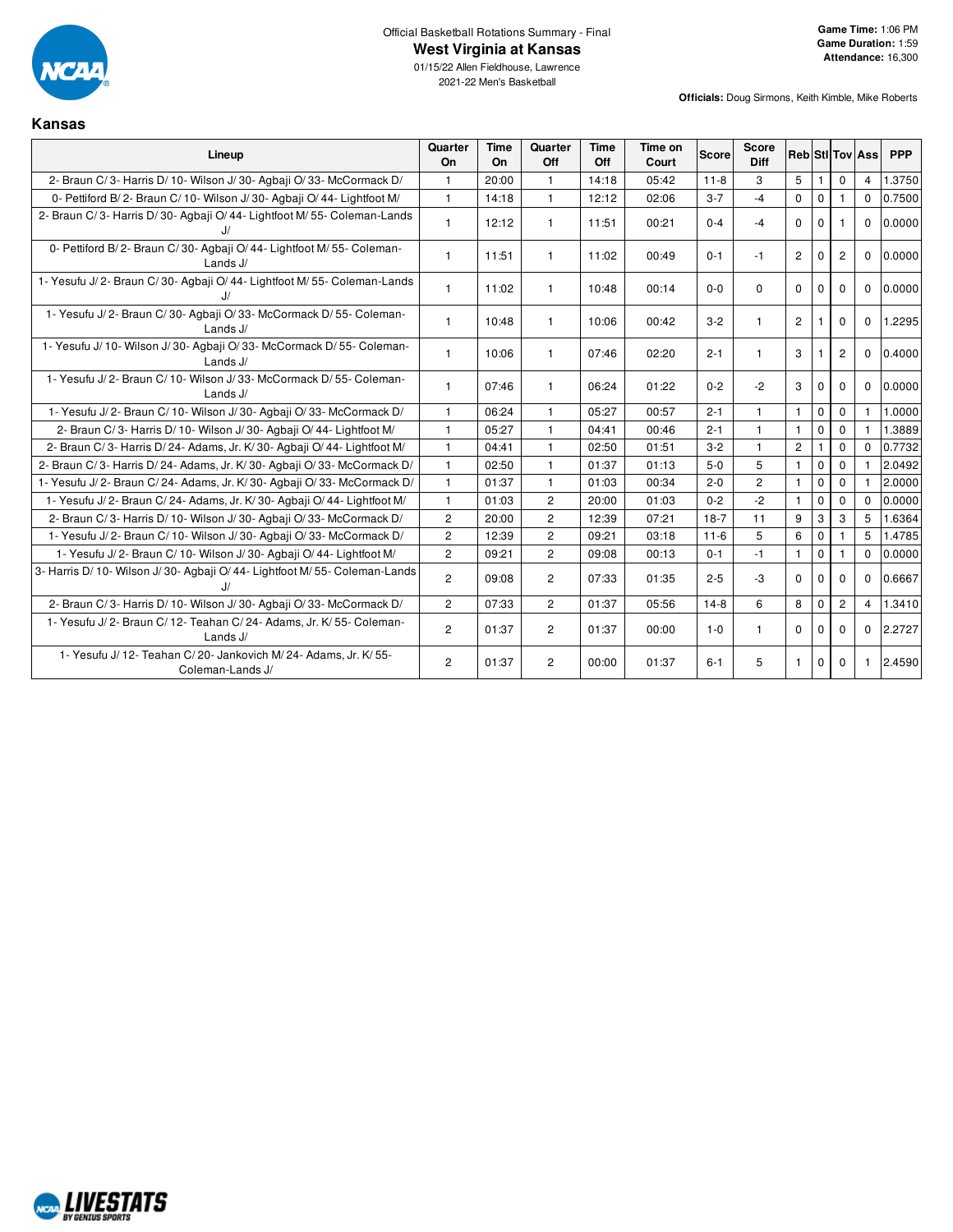

2021-22 Men's Basketball

**Officials:** Doug Sirmons, Keith Kimble, Mike Roberts

### **West Virginia Lineup Time Score Score Diff Pts/Min Reb Stl Tov Ass PPP** 10- Curry M/ 11- Bridges J/ 12- Sherman T/ 13- Cottrell I/ 22- McNeil S/ 05:41 12-15 -3 2.1114 6 0 0 0 1.1765 0- Johnson K/ 11- Bridges J/ 12- Sherman T/ 13- Cottrell I/ 22- McNeil S/ 04:26 2-10 -8 0.4511 3 1 3 0 0.2907 0- Johnson K/ 3- Osabuohien G/ 12- Sherman T/ 13- Cottrell I/ 22- McNeil S/ 04:18 7-7 0 1.6279 6 1 0 1 1.0174 0- Johnson K/ 3- Osabuohien G/ 5- Carrigan D/ 11- Bridges J/ 22- McNeil S/ 02:50 5-7 -2 1.7647 1 1 2 1 1.0000 1- Paulicap P/ 3- Osabuohien G/ 10- Curry M/ 12- Sherman T/ 22- McNeil S/ (22:40 6-7 -1 2.2500 2 0 1 1 1.0204 3- Osabuohien G/ 10- Curry M/ 11- Bridges J/ 12- Sherman T/ 22- McNeil S/ 02:40 4-6 -2 1.5000 2 0 1 1 0.6667 5- Carrigan D/ 10- Curry M/ 11- Bridges J/ 12- Sherman T/ 22- McNeil S/  $\begin{array}{|l|l|l|l|l|}\n\hline\n02:27 & 8-5 & 3 & 3.2653 & 2 & 0 & 1 & 2.4096\n\end{array}$ 0- Johnson K/ 1- Paulicap P/ 11- Bridges J/ 12- Sherman T/ 22- McNeil S/ 02:02 0-2 -2 0.0000 1 0 2 0 0.0000 0 1 0 2 0 0.0000 1- Paulicap P/ 2- Johnson K/ 10- Curry M/ 11- Bridges J/ 22- McNeil S/ (21:48 | 2-0 | 2 | 1.1111 | 5 | 0 | 0 | 0 | 0 | 06667 1- Paulicap P/ 10- Curry M/ 11- Bridges J/ 12- Sherman T/ 22- McNeil S/ 001:47 | 5-0 | 5 | 2.8037 | 2 | 1 | 0 | 0 | 1.1574 3- Osabuohien G/ 10- Curry M/ 12- Sherman T/ 13- Cottrell I/ 22- McNeil S/ 01:42 3-6 3 1.7647 1 1 1 1 0 0.6148 1- Paulicap P/ 10- Curry M/ 12- Sherman T/ 13- Cottrell I/ 22- McNeil S/ 01:13 0-5 -5 0.0000 1 1 0 1 0 0.0000 1- Paulicap P/ 2- Johnson K/ 3- Osabuohien G/ 10- Curry M/ 22- McNeil S/ 00091 1-1 0 00091 | 1 | 1 | 0 | 0 | 0.5682 1- Paulicap P/ 10- Curry M/ 11- Bridges J/ 13- Cottrell I/ 22- McNeil S/ 01:03 0-0 0 0.000 0 1 0 1 0 1 0 0.0000 2- Johnson K/ 4- King J/ 10- Curry M/ 23- Ndiaye S/ 45- Wilson S/ 00:59 1-3 -2 1.0169 1 0 0 0 1.1364 2- Johnson K/ 5- Carrigan D/ 10- Curry M/ 11- Bridges J/ 12- Sherman T/ 00:57 1-2 -1 1.0526 1 0 0 0 0.6944 0- Johnson K/ 1- Paulicap P/ 2- Johnson K/ 3- Osabuohien G/ 22- McNeil S/ 00:44 0-0 0 00:44 00 0 0.0000 2 0 0 0 0 0000 2- Johnson K/ 3- Osabuohien G/ 4- King J/ 10- Curry M/ 23- Ndiaye S/ 00:38 0-3 -3 0.0000 0 0 1 0 0.0000 1- Paulicap P/ 2- Johnson K/ 10- Curry M/ 13- Cottrell I/ 22- McNeil S/ 00:34 2-2 0 3.5294 0 0 0 0 1.0638 0- Johnson K/ 1- Paulicap P/ 10- Curry M/ 11- Bridges J/ 22- McNeil S/ 00:25 | 0-3 | -3 | 0.0000 | 0 | 0 | 0 | 0 | 0 | 0 0.0000 2- Johnson K/ 3- Osabuohien G/ 5- Carrigan D/ 10- Curry M/ 12- Sherman T/ 00:00 0-0 0 NaN 0 0 0 0 0.0000 1- Paulicap P/ 2- Johnson K/ 3- Osabuohien G/ 4- King J/ 10- Curry M/ 00:00 0-1 -1 NaN 0 0 0 0 0.0000